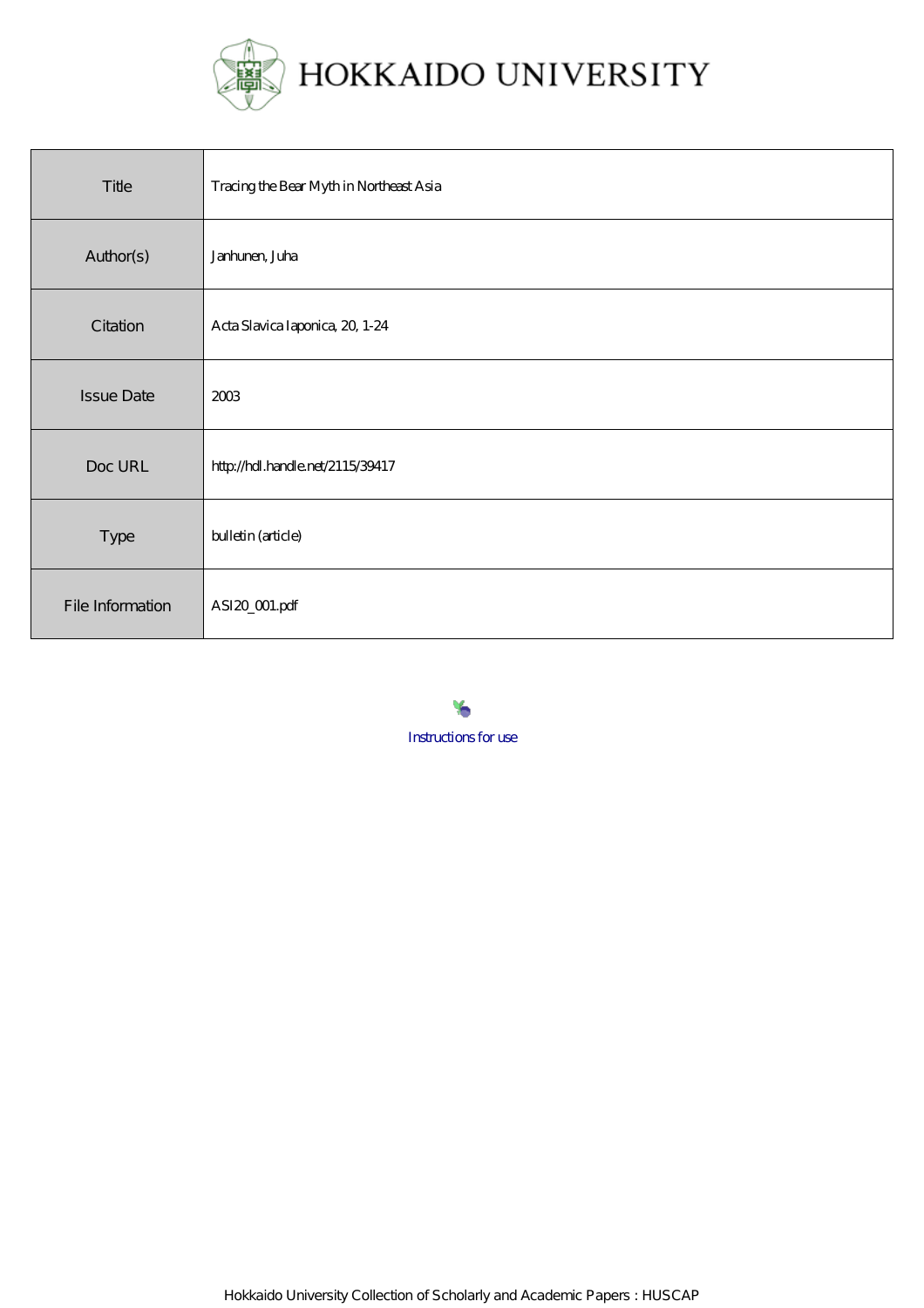# TRACING THE BEAR MYTH IN NORTHEAST ASIA<sup>1</sup>

## JUHA JANHUNEN

All over the northern boreal zone of the globe, the bear is widely respected as the Lord of the Animals, which in some important respects differs from all other wild beasts. The reasons behind the special position of the bear are multiple. Most importantly, the bear has some unique and well-known human-like characteristics, including its size, skeletal structure, footprint, ability to stand in a bipedal position, dietary habits, and its annual life cycle, involving hibernation in a specially built den. Although other mammals possess some of these features, their most perfect combination is materialized in the bear. Not surprisingly, human societies in the boreal zone apparently very early developed the idea that the bear is actually a human, clad in bearskin.<sup>2</sup>

Another circumstance supporting the special status of the bear is its relatively rare – but not exceedingly rare – occurrence. Although potentially dangerous to humans, the bear is traditionally not regarded as a harmful beast, but rather, as a competing hunter, who, if let alone, will not spoil the human hunter's chances. The inherent human sympathy towards the bear has not been substantially diminished even by the introduction of secondary activities such as cattle or reindeer breeding, for the harm done by the bear to the herds is generally negligible in comparison with that caused by real enemies such as the wolf and the wolverine. The only large carnivore comparable in its habits to the bear is the tiger, and indeed, in those regions where the tiger occurs it is revered on a par with the bear.<sup>3</sup> Nevertheless, the conceptual framework connected

<sup>1</sup> This paper was completed during the author's stay at the Slavic Research Center of Hokkaido University, Sapporo. The author acknowledges the kind help received from the staff at the Center, as well as at the specialized libraries of Hoppou Shiryoushitsu and Hoppou Bunkaron. Special thanks for both valuable scholarly advice and practical help are due to Koichi Inoue.

<sup>2</sup> For a general introduction to the role of the bear in the mythology of the boreal peoples, see: Carl-Martin Edsman, "Bears," in Mircea Eliade, ed., *The Encyclopedia of Religion* 2 (New York: Macmillan, 1987), pp. 86-89; Hans-Joachim Paproth, *Studien über das Bärenzeremoniell. I. Bärenjagdriten und Bärenfeste bei den tungusischen Völkern* (Uppsala: Skrifter utgivna av Religionshistoriska institutionen i Uppsala, 1976). The species most typically representing the Bear amongst the boreal peoples is the Eurasian brown bear (*Ursus arctos*), but other species, notably the North American grizzly (*U. horribilis*), the Himalayan black bear (*U. tibetanus*), and the polar bear (*U. maritimus*), are known to have been connected with similar mythological conceptions.

<sup>3</sup> As a possible linguistic reflex of the equipollent relation between the bear and the tiger, the Korean names of the two animals may be cited: *gom* 'bear' vs. *beom* 'tiger,' apparently to be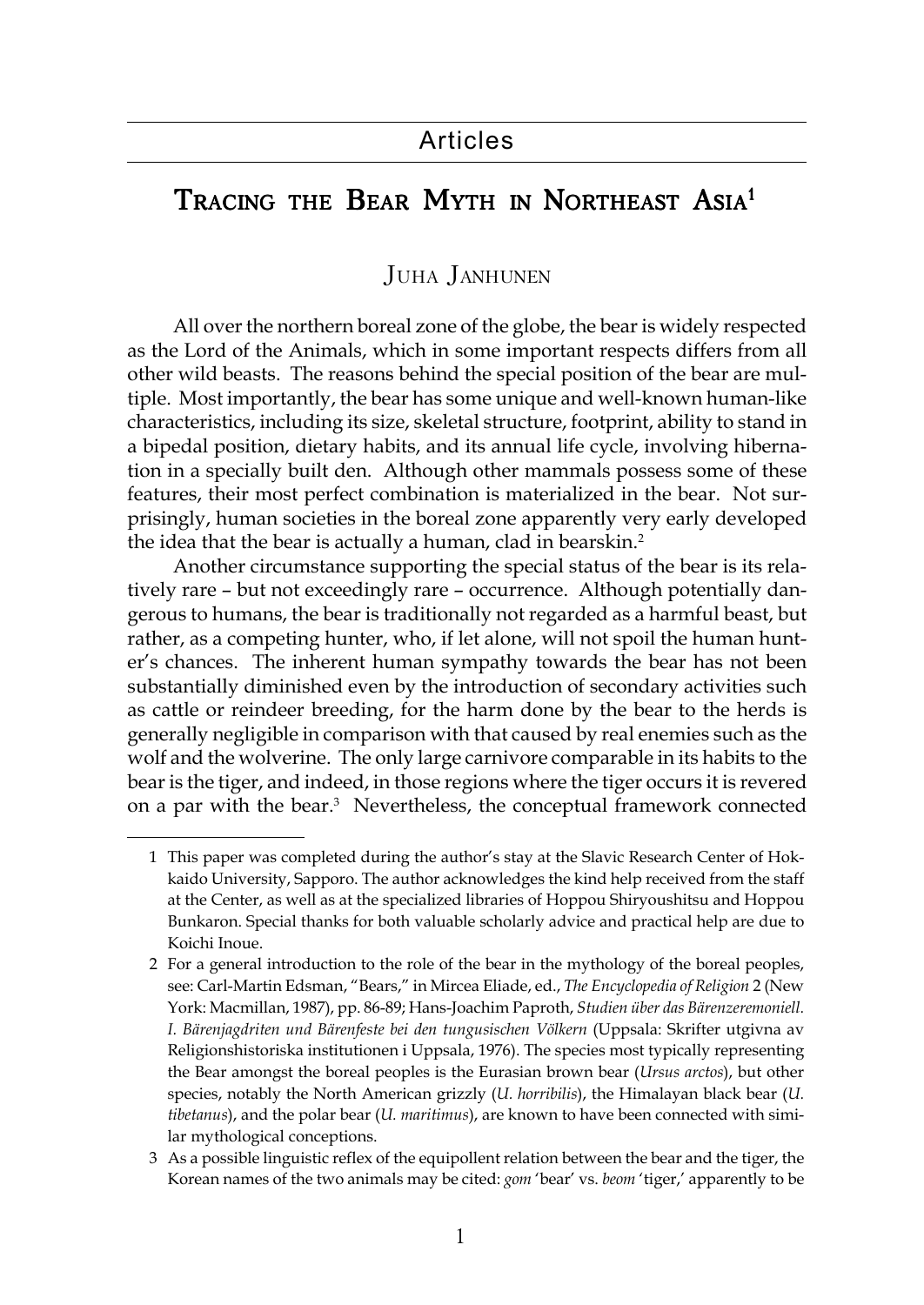with the bear is both geographically wider and structurally more elaborate than that connected with the tiger. $4$ 

Due to their relatively small and sparse populations, bears have apparently never been hunted as a primary source of subsistence. It is true that certain parts of the bear, notably the skin and the meat, have an inherent utilitarian value, while certain other parts, including the paws, claws, teeth, and gallbladder are considered useful because of the magic properties attributed to them.<sup>5</sup> Since such products also have an exchange value outside of the boreal zone, a killed bear is, even today, a source of income to the hunter and his community. Even so, the ultimate reasons behind bear hunting must be sought elsewhere. One reason is that the bear offers a challenge to the hunter, allowing him to prove his skill. However, of much greater importance is the mythological dimension of the bear.

## **THE BEAR CULT**

The mythological role of the bear is manifested in the complexity of beliefs and practices known as the Circumpolar Bear Cult which has been occasionally traced back to the Palaeolithic hunting societies of the latest glacial period.<sup>6</sup> In

- 5 On the magic effect of bear paws according to the beliefs of the Manchurian Tungus and Manchu, see Shirokogoroff, *Psychomental Complex*, p. 179. Shirokogoroff also reports that the Tungus use bear hair as medicine. The gallbladder of the bear is well-known for its "medical" value all over the boreal zone and beyond, especially in China. Ibid., p. 90.
- 6 The existence of a bear mythology in Palaeolithic Europe was first seriously proposed by Karl J. Narr, as also discussed by Eliade. Karl J. Narr, "Bärenzeremoniell und Schamanismus in der Älteren Steinzeit Europas," *Saeculum* 10/3 (1959), pp. 233-272; Mircea Eliade, *Shamanism: Archaic Techniques of Ecstasy,* Bollingen Series LXXVI (Princeton: Princeton University Press, 1964), pp. 503-504. Subsequent research has questioned the archaeological and palaeontological evidence, but, basically, the proposal is sound, although it is, unfortunately, impossible to establish what the exact mythological role of the bear, as compared

segmented as *go.m* and *beo.m*, respectively. It is probably not irrelevant in this context that Korea, with the adjacent parts of Maritime Manchuria, is a region where a relatively sizeable human population has since ancient times been in contact with both the bear and the tiger. The fact that the Korean word for 'bear' has a cognate in Japanese (*ku.ma*) does not invalidate the proposed segmentation. Since, however, the Japanese cognate may have an internal etymology (connected with *ku.ro* 'black'), it is possible that both words are actually Japonic borrowings in Pre-Proto-Koreanic.

<sup>4</sup> Shirokogoroff discusses the relationship between man, bear, and tiger, with special reference to the Tungus (Ewenki). According to him, the Tungus think that the tiger and the bear have a similar right to hunting territories of their own as the Tungus hunter has. As long as the hunter does not interfere with the territorial interests of the tiger and the bear, these animals will not harm him. Interestingly, and somewhat unexpectedly, Shirokogoroff notes that the Tungus generally consider the tiger "more intelligent" than the bear, although the bear would superficially appear to have more human-like characteristics than the tiger. S.M. Shirokogoroff, *Psychomental Complex of the Tungus* (London: Kegan Paul, Trench, Trubner & Co., 1935), pp. 76-82.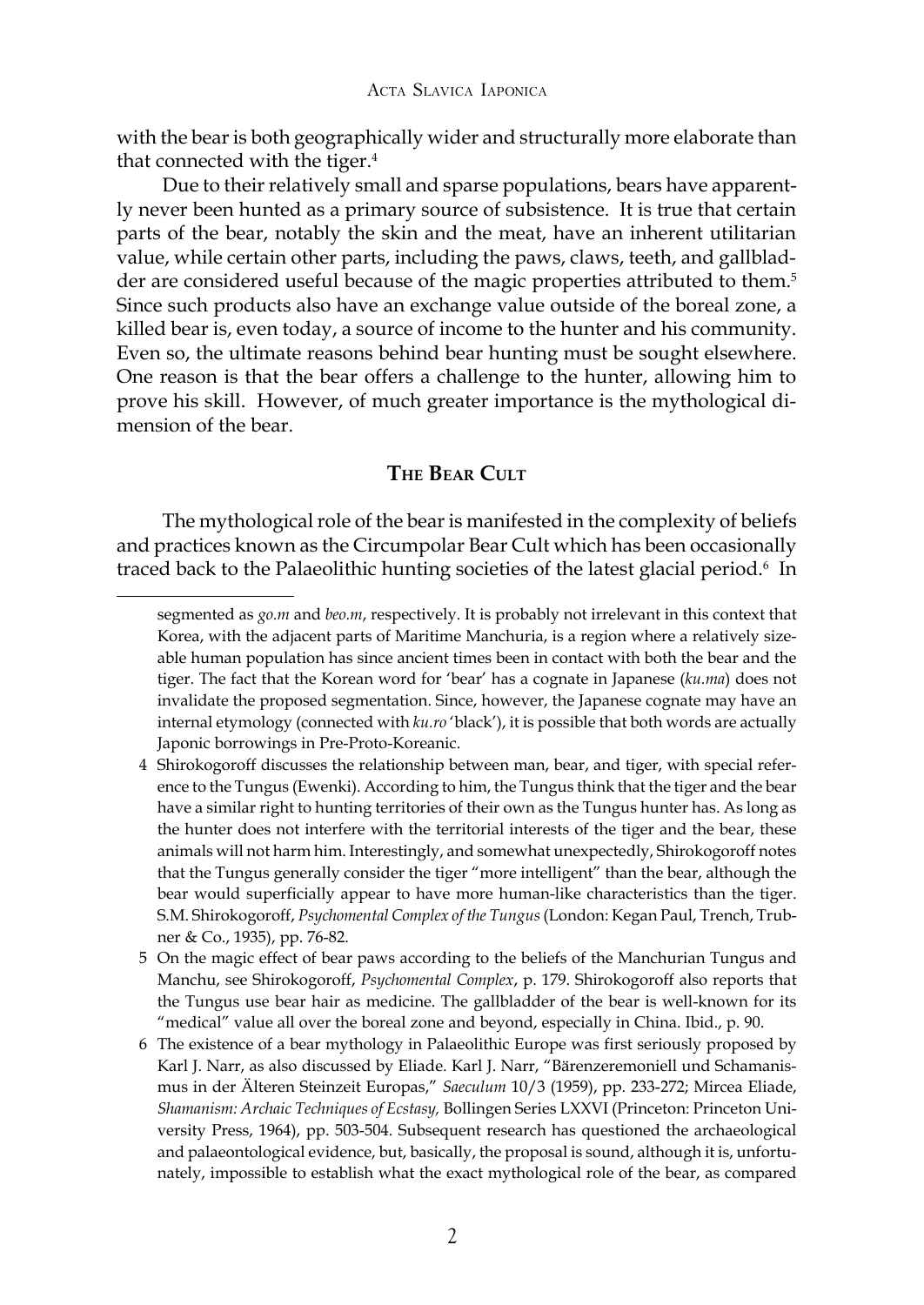the Bear Cult, the bear is elevated to the status of a supernatural being which, when treated properly, will grant success to the human community. The Bear Cult may be understood as a conceptual complex aimed at controlling the bear, and, through the bear, the resources of wild game in the boreal environment. This is congruent with the bear's status as the "Lord of the Animals," for the bear is thought to have the ability to send not only other bears, but also other species of game to the hunter.

Expressions of the Bear Cult include various kinds of taboos connected with the bear. Some of the taboos are linguistic, requiring the use of a special style or lexicon when speaking of or to a bear.<sup>7</sup> The underlying reason for this is that the bear is thought to understand human speech.<sup>8</sup> Other taboos regulate the methods of killing and skinning a bear, as well as the preparing and eating of bear meat. There are also taboos pertaining only to certain members or sections of the community, especially to women. Individual taboos concern those who have had special bear-related experiences, such as encounters or visions. The only instances when the taboos are *not* observed is when treating a "mad" bear, which without obvious reason has attacked and hurt members of the community.<sup>9</sup>

- 7 The name of the bear itself is particularly liable to undergo frequent alternations and innovations, as noted by Shirokogoroff and Vasilevich for the Ewenki. Shirokogoroff, *Psychomental Complex of*, p. 80; G.M. Vasilevich, "O kul'te medvedia u evenkov," *Religioznye predstavleniia i obriady narodov Sibiri v XIX - nachale XX veka, Sbornik Muzeia antropologii i etnografii* 27 (1971), pp. 159-160. Cf. also the summary by Hans-Joachim Paproth in *Studien über das Bärenzeremoniell. I.*, pp. 80-82. Due to the effect of the lexical taboo, most actual words for 'bear' in the languages spoken in the boreal zone are recent and etymologically transparent. However, the linguistic range of the taboos connected with the bear is often much wider and may comprise dozens or even hundreds of words and phrases, as demonstrated on the basis of Ob-Ugrian lexical and folkloric material by Marianne Sz. Bakró-Nagy in her *Die Sprache des Bärenkultes im Obugrischen, Bibliotheca Uralica* 4 (Budapest, 1979).
- 8 Spevakovsky reports the following taboo from the present-day Ewen reindeer herders in Northeast Siberia: "Recent wolf's or bear's footprints or their excrement might influence one's psychological condition. It is forbidden to talk about them, particularly in a negative way, since it is said that the spirits of these animals, especially the bear's, understand the human language and might take revenge, by killing domesticated reindeer" (Alexander Spevakovsky, "Rational Role of the Religious World View in the Tundra and Forest-Tundra Zones: A Case of the Even Reindeer Herders," *Proceedings of the 9th International Abashiri Symposium* / *Dai 9 kai Hoppou Minzoku Bunka Shimpojiumu Houkoku* (Abashiri, 1995), p. 93).
- 9 V.I. Cincius presents examples of the various types of taboo connected with the bear among the Neghidal. See her "Vozzreniia negidal'tsev sviazannye s okhotnich'im promyslom," *Religioznye predstavleniia i obriady narodov Sibiri v XIX - nachale XX veka, Sbornik Muzeia antropologii i etnografii* (Leningrad: Nauka, 1971), pp. 192-193. According to Cincius (Ibid., pp. 199-200) a "mad" bear, that is, one that has killed a person, is considered an evil spirit

with other Pleistocene large mammals, may have been. The idea of Palaeolithic roots of the European Bear Cult is also supported by Walter (oral communication). Philippe Walter, "Le crane de l'ours – Relique, idole, masque," Lecture and handout presented at Hokkaido University / Hokkaido Minzoku Gakkai, Sapporo, on 25 September, 2001.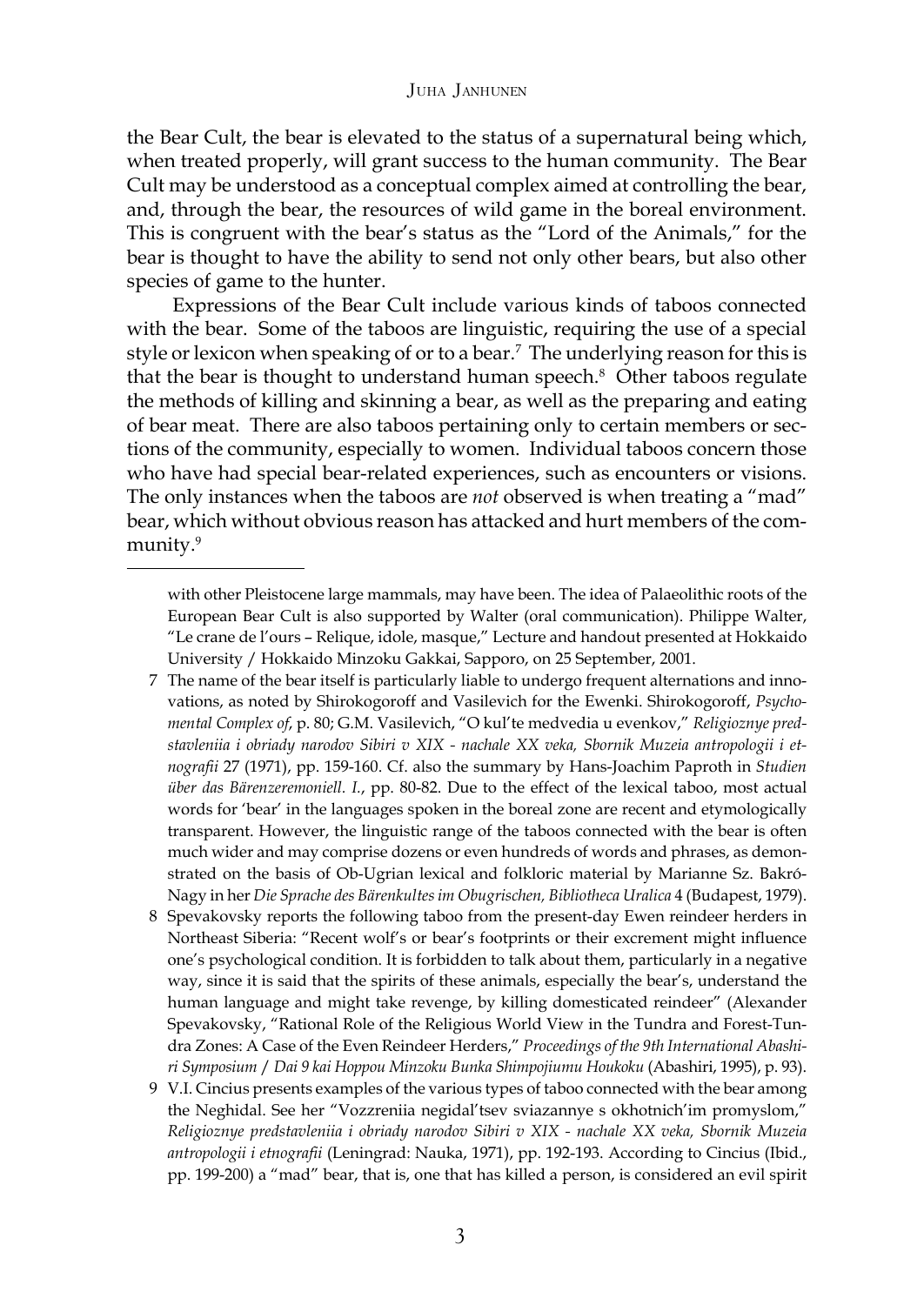While many of the taboos connected with the bear may be regarded as part of the general context of hunting taboos, the Bear Cult has also a more specific manifestation in the Bear Festival, during which the hunting community is gathered to celebrate the funeral of a killed bear. In the Bear Festival, the bear is placated with decorations, sacrifices, prayers, and other ritual performances. After the ceremony, its meat is consumed under the observation of strict rules. Finally, the bones of the bear are disposed of in a way anticipating its resurrection.10 Obviously, in the Bear Festival the bear is neither a beast nor a human, but a god. It may be noted that no other beast, not even the tiger, is revered in this way in the boreal zone.<sup>11</sup> Moreover, in dualistic systems involving the cult of two animals, the bear is always there, while the other animal may vary from tiger to elk to whale.<sup>12</sup>

The most elaborate manifestation of the Bear Cult as practiced by several sedentary populations in the boreal zone, is the habit of rearing adopted bears for the specific purpose of the Bear Festival. Functioning as a kind of hostage from the world of bears, the adopted bear allows the community to hold the Bear Festival at any suitable time without the risk and labour of actual hunting.13 While the Bear Festival itself is always a symbolic event, the ceremonial

and may be killed without any precautions. Even other bears may be killed at the same time. A similar tradition is reported by K.F. Karjalainen from the Ob-Ugrian Khanty of Western Siberia. See his *Jugralaisten uskonto, Suomen Suvun Uskonnot* 3 (Helsinki: Werner Söderström Oy, 1918), p. 393.

<sup>10</sup> As Paulson notes, the practice of preserving bear bones is part of a more general ritual complex, in which animal bones are preserved in order to secure the renewal of the game resources for the species concerned. I[var] Paulson, "The Preservation of Animal Bones in the Hunting Rites of Some North-Eurasian Peoples," in V[ilmos] Diószegi, ed., *Popular Beliefs and Folklore Tradition in Siberia* (Budapest: Akadémiai Kiadó, 1968), pp. 451-457. Nevertheless, in the context of the Bear Festival bear bones have a significance different from the bones of other animals.

<sup>11</sup> Naturally, the Bear Festival serves as an excuse also for many totally unrelated activities. Zolotarev notes that, apart from being a hunting ritual (and, in the case, of the Ulcha, the ritual commemoration of a dead person), the Bear Festival also functions as an opportunity for relatives to meet and enjoy food (not only bear meat) together. Alexander M. Zolotarev, "The Bear-Festival of the Olcha," *American Anthropologist* 39 (1937), p. 122.

<sup>12</sup> On the position of the bear and other animals in the general context of animal cult in the North, see: Hitoshi Watanabe, "The Animal Cult of Northern Hunter-Gatherers: Patterns and Their Ecological Implications," in Takashi Irimoto & Takako Yamada, eds., *Circumpolar Religion and Ecology: An Anthropology of the North* (Tokyo: Tokyo University Press, 1994), pp. 47-67. A more recent general survey, though with no special focus on the bear, is: Julian Baldick, *Animal and Shaman: Ancient Religions of Central Asia* (London & New York: I.B. Tauris Publishers, 2000). The most common antipode of the bear in the boreal context is the elk (moose), but nowhere is the cult of the elk known to have reached proportions even closely reminiscent of those of the Circumpolar Bear Cult.

<sup>13</sup> A basic description of the rearing of adoptive bears among the Hokkaido Ainu is given in John Batchelor, *The Ainu and Their Folk-Lore* (London: The Religious Tract Society, 1901), pp. 483-496; for a more recent summary, cf. Shigeki Akino, "Spirit-Sending Ceremonies," in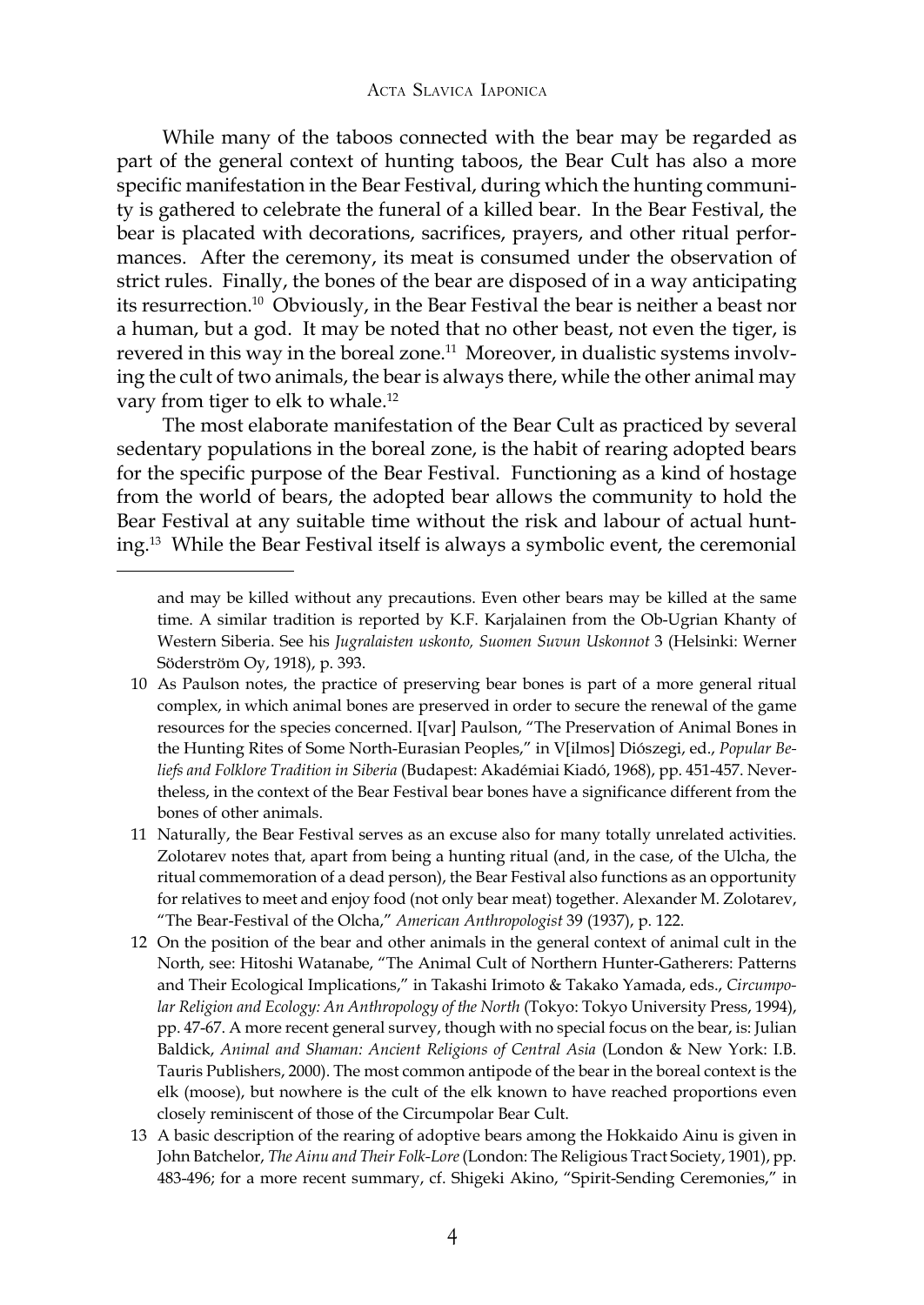killing of an adoptive bear involves a double symbolism, for it allows the human community to exert a complete control of the bear and, symbolically, of the game resources of the forest. This tradition might also be viewed as a fully *institutionalized* type of Bear Cult, as opposed to the more accidental, though not necessarily less regulated, type represented by the funerals commemorating the killing of wild bears.

## **THE BEAR TOTEM**

The complexities of the Bear Cult could hardly have reached their elaboration without supporting conceptual constructions. One such construction is concerned with the bear as an ancestor of the human race. The most famous totemistic tradition connected with the bear is the Tangun Myth of Korea (1), which refers to the founder of the so-called Ancient Joseon (Choson) state in Northern Korea:14

## *(1) The Tangun myth15 (Korea)*

Hwanung, the son of the Sky-God Hwanin, descended from Heaven. The Bear and the Tiger came to him asking him to transform them into humans. Hwanung promised to transform them if they avoided sunlight for one hundred days. However, only the Bear could cope with this requirement, and it was transformed into a woman. She became pregnant by Hwanung and gave birth to a son, who was given the name Tangun. Tangun later became the founder of the Joseon state, a long-living ruler, a cultural hero, and the progenitor of all Koreans.

William W. Fitzhugh & Chisato O. Dubreuil, eds., *Ainu: Spirit of a Northern People* (Arctic Studies Center, National Museum of Natural History, Smithsonian Institution & University of Washington Press, 1999), pp. 248-255. Paproth extensively analyzes the tradition of "house bears" among all the groups of the Amur-Sakhalin region (*Studien über das Bärenzeremoniell,* pp. 219-330). Bear cubs have been raised also by the Ket of the Yenisei basin, as reported in E.A. Alekseenko's "The Cult of the Bear Among the Ket (Yenisei-Ostyaks)," in Vilmos Diószegi, ed., *Popular Beliefs and Folklore Tradition in Siberia* (The Hague, 1968), pp. 177-178.

<sup>14</sup> Both Tangun (*Dan'gun*) and Ancient Joseon are fictive entities with no direct historical correlations. Nevertheless, Korean scholars traditionally treat Ancient Joseon as a historical kingdom and Tangun as its first ruler (with the mythical date 2333 BZ). As a cultural hero, Tangun is a close parallel to the Yellow Emperor (*Huangdi*) of China. The name Tangun itself is likely to preserve a trace of an early administrative title, apparently the title of the local rulers in the Korean-Manchurian border zone prior to the foundation of the historical kingdom of Goguryeo (ca. 37 BZ).

<sup>15</sup> This version of the Tangun myth is recorded in the Korean dynastic historical work *Samguk Yusa* ("Memorabilia of the Three Kingdoms"), completed by the Goryeo dynasty monk Iryeon in 1285. An English translation by Peter H. Lee is contained in Dae-seok Seo & Peter H. Lee, *Myths of Korea, Korean Studies* 4 (Seoul & Somerset: Jimoondang Publishing Company, 2000), pp. 3-4.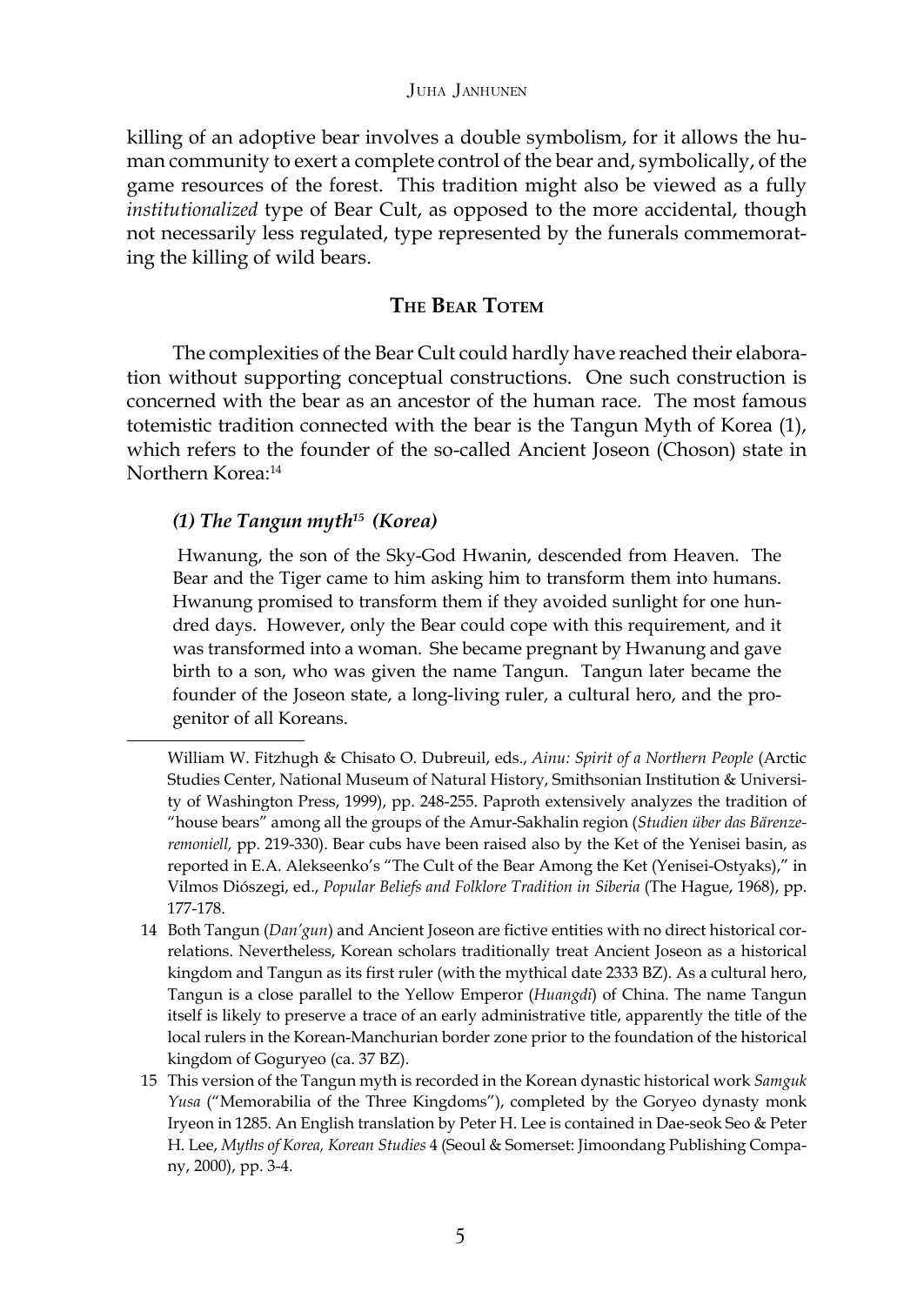#### ACTA SLAVICA IAPONICA

Contrasting the bear with the tiger, this myth conspicuously includes an etiological explanation of the bear's hibernation. Coming out of the den after the period of hibernation, the bear is transformed into a woman, who marries the Sky-God and becomes the mother of Tangun. Thus, according to this myth, the Koreans descend from a union between the Sky-God and a mother bear. While this is very probably the original version of the myth, a version with a male bear as a totemistic ancestor is also recorded from Korea. This version refers to Gim Suro (2), the ruler of the Gaya (Kaya) confederation of Southern Korea:16

## *(2) The Gim Suro myth17 (Korea)*

Originally, the Gaya confederation was ruled by nine local chiefs. Then a chest with six eggs descended from the sky. From the eggs grew up six giant boys, who became the new rulers of Gaya. The eldest boy was Gim Suro. After consolidating his power and building a capital, Gim Suro married the Indian princess Heo Hwangok, who was sent by heavenly order to his country. The queen then dreamed of a bear and gave birth to the crown prince Godeung.

The secondary origin of the Gim Suro myth is suggested by its rather confusing structure. It remains unclear whether the male lineage of the ruling house of Gaya is to be understood as descending from a male bear, encountered by the queen in a dream, or from Gim Suro, who himself was born from an egg. Possibly, the dream of a bear is a political reference to a connection with some other entity on the Korean Peninsula, an entity which, like the mythical Ancient Joseon, derived its origin more directly from a bear.18

#### **THE BEAR HUSBAND**

In the Tangun myth, a mother bear is transformed into a woman, who becomes the maternal ancestor of humans. In a variant of this motif, a woman marries a male bear and is herself transformed into a mother bear. In the following Sakhalin Ainu tale (3), a woman is abducted by a bear. The woman is at first reluctant to follow the bear, but later she is not willing to return to the human world:

<sup>16</sup> In distinction from Tangun and Ancient Joseon, Gim Suro and Gaya are actual historical entities (datable to the first centuries AZ), though the details concerning their ethnic, political, and chronological framework have not survived.

<sup>17</sup> The Gim Suro myth is also recorded in the *Samguk Yusa*. An English translation by Peter H. Lee is contained in Seo & Lee, *Myths of Korea,* pp. 18-23.

<sup>18</sup> It may be noted that the bear totem seems to be characteristic of continental Korea only, as opposed to the southern island of Jeju, where a different tradition exists. The Jeju tradition, according to which the ancestor of the ruling house originated from a hole in the earth, seems to have Oceanic connections, entirely separate from the boreal context of the rest of Korea (oral interview with Professor Sang-Oak Lee, Seoul, May 2001).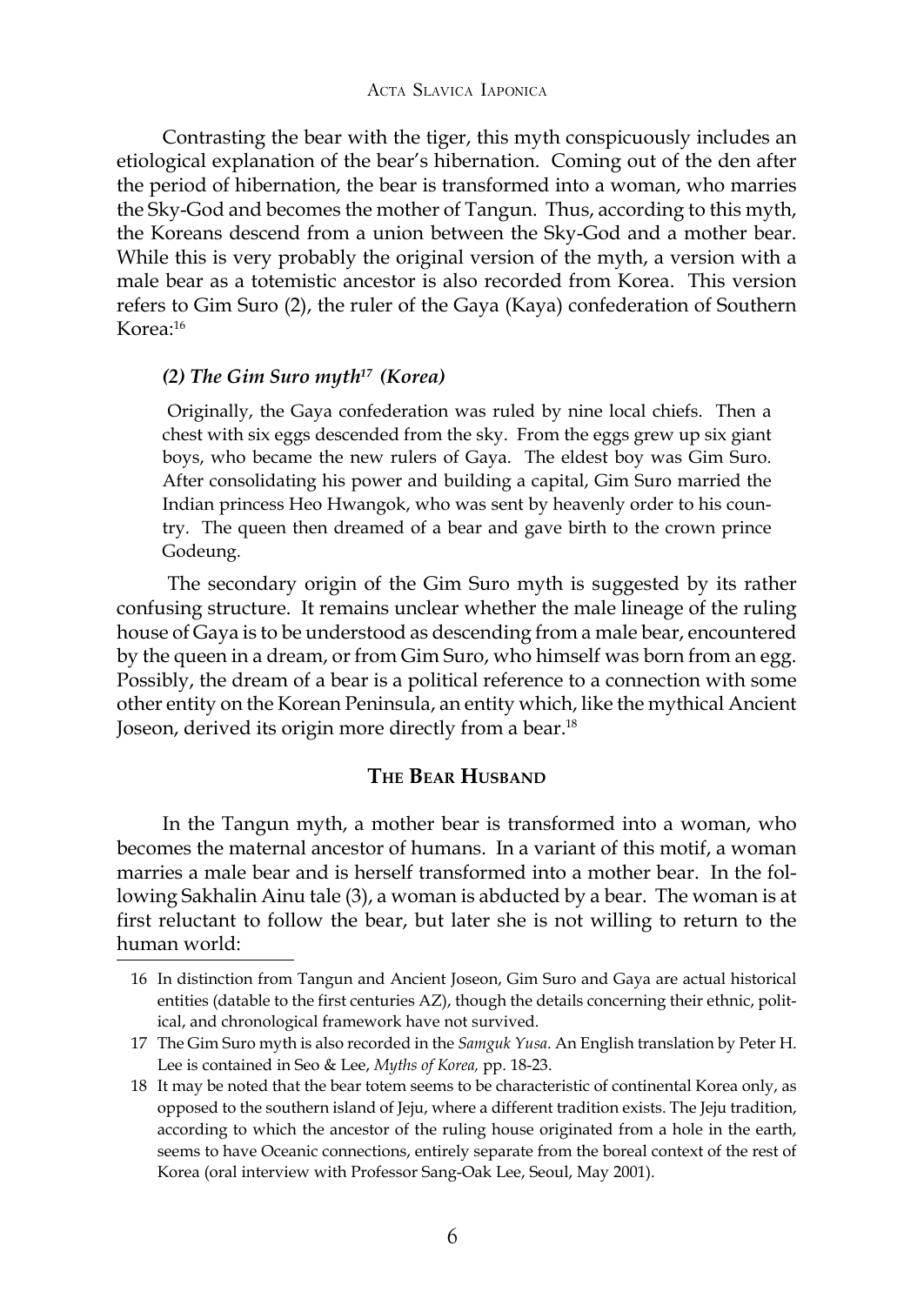#### *(3) Woman marries a bear19 (Sakhalin Ainu)*

Two sisters and two brothers live together. The elder sister is the wife of the elder brother. One day, when the men are away, the elder sister meets a stranger, who drugs her with his tobacco and rapes her. Agreeing to marry him, she prepares special food and refuses to sleep with her husband. The next day, wearing her best clothes, she offers the food to the stranger in the forest, and both go away in the shape of bears. The younger brother goes chasing her. He comes to the home of the bears and is met by the father bear, who offers a compensation for what his son has done. The younger brother nevertheless wants to fight, but the woman, who has given birth to two cubs, overwhelms him with magic craft. The father bear then appears to him in a dream and promises that he will catch ten bear cubs on the way home. He will kill sixty bears every year and become a rich man. He will also find a good human wife, and his children will be successful. All of this came true.

Obviously, the union of the woman with a bear guarantees that the human hunters will continue to be successful in their activities. In exchange for her, the humans will be able to catch more bears, as well as other game. The role of the human female in the world of bears may be seen as a parallel to that of the adoptive bear in the world of humans, in that both function as links between humans and bears. However, while adoptive bears are a historically documented reality, there is no evidence of any actual cases of women being intentionally "married" to bears – though a sacrificial tradition of this kind may have existed in prehistory.

In the Udeghe version of the same tale (4), the woman is from the beginning inclined to marry a bear. She goes to live with a bear and gives birth to two cubs. Both her bear husband and she herself are "accidentally" killed by her brother, and even the cubs are ultimately killed by another hunter. When dying, the bear husband gives instructions concerning the taboos connected with the bear  $20$ 

#### *(4) Elder sister marries a bear21 (Udeghe)*

A young man lives with his elder sister. Every day when he goes hunting, the sister receives a bear, who makes love with her. In the evening, the sister gives

<sup>19</sup> The Ainu tale (original text, English translation, and commentary) was published by Piłsudski. Bronisław Piłsudski (J. Rozwadowski, ed.), *Materials for the Study of the Ainu Language and Folklore* (Cracow, 1912), pp. 116-133. Piłsudski recorded the tale in 1903 from a Sakhalin Ainu man by the name Śiáratoka, then 28 years old. A paraphrase of the same text is given in John Batchelor, *Ainu Life and Lore: Echoes of a Departing Race* (Tokyo: Kyobunkan, 1928), pp. 133-140.

<sup>20</sup> Carl-Martin Edsman also mentions this origin of the bear taboos: "The bear allows himself to be killed by his wife's brother on the condition that his instructions on the ritual will be carefully observed in all future bear hunts" ("Bears," p. 87).

<sup>21</sup> This Udeghe tale, recorded in the period 1964-1974, was published in I.V. Kormushin's *Udykheiskii iazyk: Materialy po etnografii, ocherk fonetiki i grammatiki, teksty i perevody, slovar'*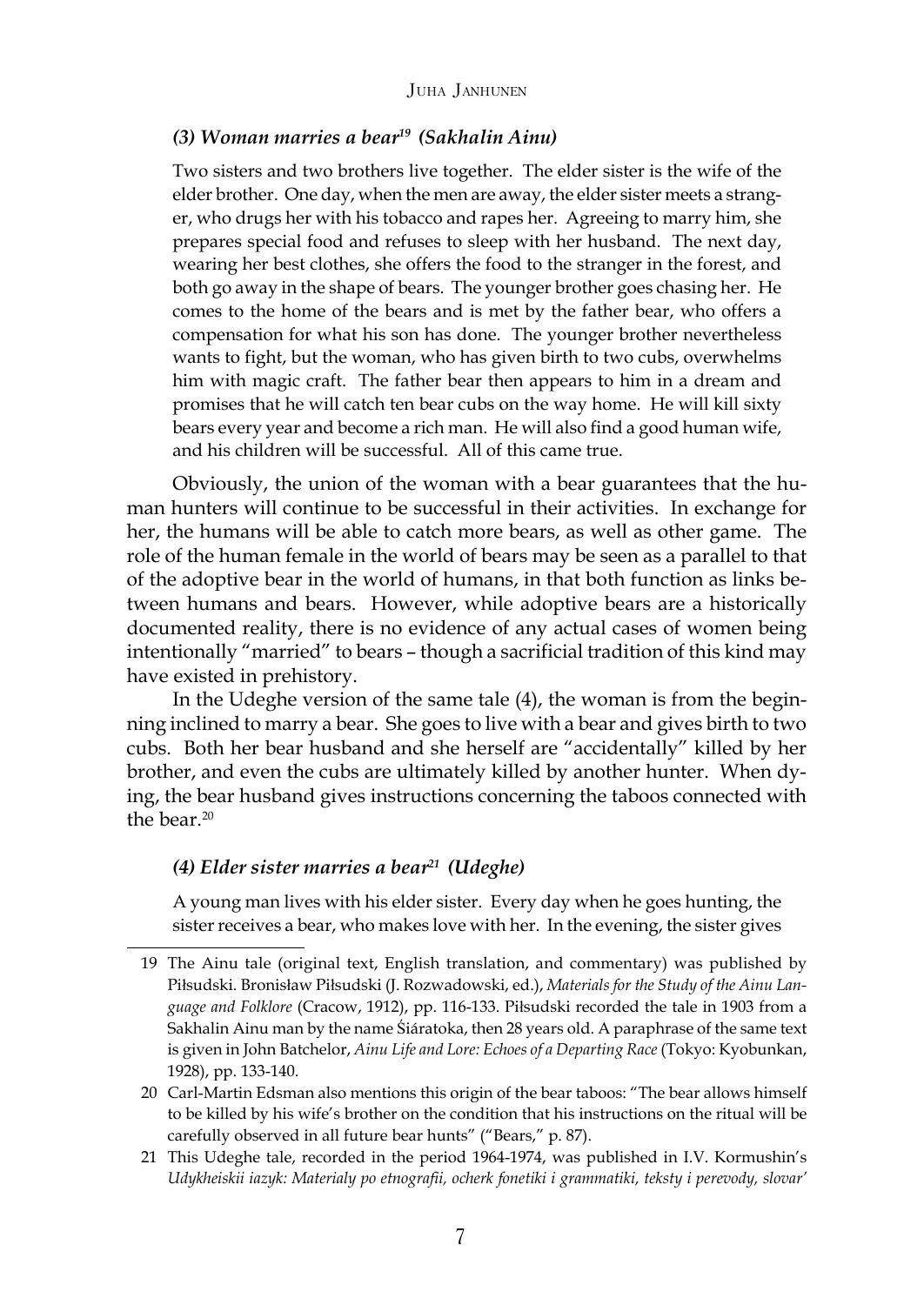her brother bad meat and spares the good fat for the bear. One day, the hero hides in the vicinity and observes the bear coming. On the following day he sends his sister to fetch home meat from the taiga and receives the bear himself, wearing his sister's clothes. Although suspicious of the hero's voice, the bear enters the house, gets beaten, but escapes. When the sister arrives, she realizes what has happened and leaves the house. In the taiga the sister starts shamanizing and calling the bear, using a bear's shoulder blade as the drumstick. The bear comes and they make love. The hero follows her and notices what has happened. After some time, he meets two bear cubs, who tell him that he is their maternal uncle. The hero goes to their house and meets his sister and her bear-husband. The bear suggests that they go hunting for bear. In the process, the hero kills the bear they are chasing, but also accidentally wounds his bear-brother-in-law. At home, dying, the bear gives the following instructions: "Eat bear meat with caution! Do not give bear heart to women! Do not eat the muscles of the front feet of a bear! Do not let your sisters eat bear meat!" After this the sister also becomes a wild bear. Later, the hero, while hunting, happens to kill his bear-sister. He starts raising her cubs. In the autumn, the bear cubs want to go to hibernation. The hero makes a den for them. He tells them not to go out and leave any traces. The cubs nevertheless go out and leave traces in the snow. They are killed by another hunter. When the hero goes to see the cubs, he notes that they have been killed. In compensation, he marries the hunter's sister.

Superficially, the Ainu and Udeghe versions differ concerning the relationship of the hero with the woman who marries a bear. In the Ainu version, the woman is the wife of the hero's elder brother, and she also has a younger sister. The Udeghe version, by contrast, operates with only two persons: the hero and his elder sister. Importantly, however, the hero – the hunter – is in both cases referred to as a younger brother, while the woman is referred to as an elder sister. As a matter of fact, the roles of elder sister and wife merge, and especially in the Ainu version the relationships between the persons remain somewhat ambivalent.<sup>22</sup>

<sup>(</sup>original Udeghe text and Russian translation) (Moskva: Nauka, 1998), pp. 127-132. Unfortunately, Kormushin does not supply the exact date and place of recording and name of informant.

<sup>22</sup> Both Piłsudski and Batchelor maintain that the Ainu myth refers to polyandry (or possibly group marriage), with both of the brothers being husbands of the elder woman (and possibly of her younger sister as well). Piłsudski, *Materials for the Study of the Ainu Language,* p. 129; Batchelor, *Ainu Life and Lore,* p. 133. This is, however, not completely clear from the context, for the elder brother appears to be at least the principal husband of the elder woman. It is therefore surprising that it is the younger brother who goes to chase the woman and fight the bears; the tale does not offer any explanation of this contradiction. However, it may well be a question of a secondary confusion, implying that the tale originally involved only two persons.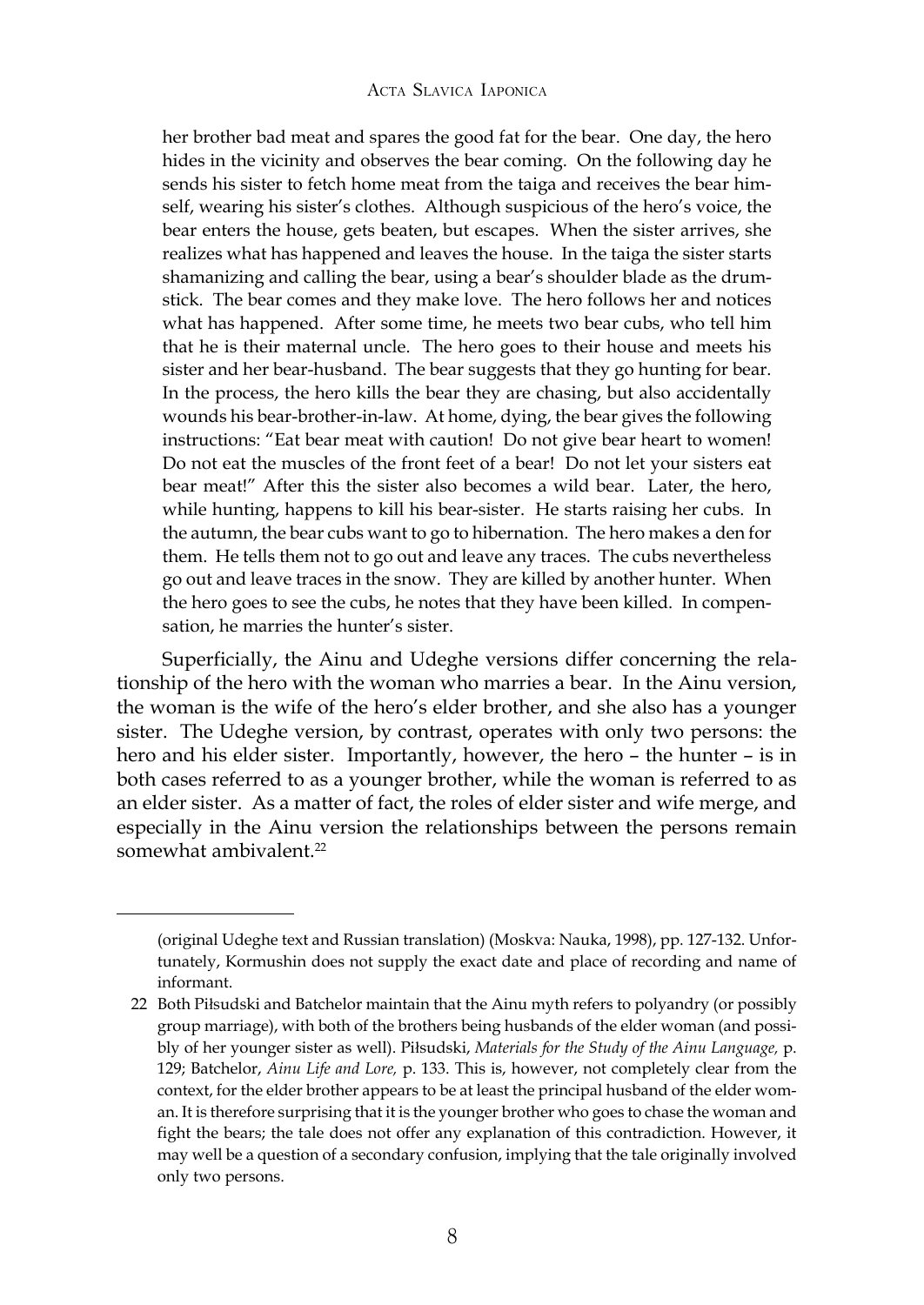## **THE BEAR GOD**

From the tales featuring a marriage between a woman and a bear it is evident that there are actually two kinds of bear. On the one hand, there are the ordinary bears, which can be hunted and killed and which form a renewable resource of the boreal environment. On the other hand, there is the Prototypical Bear, which is represented either directly by the bear husband of the human female, as in the Udeghe tale (4), or by his father, as in the Ainu tale (3). In either case, the hunter has a personal (in-law) relationship with the Prototypical Bear.

There are many indications that the Prototypical Bear has supernatural powers, which make it equal to a god. For this reason, it can die only symbolically, only to resurrect later.<sup>23</sup> The following Amur Ghilyak tale  $(5)$  suggests that the Prototypical Bear is, in fact, the Sky-God. In this tale, the hero's elder sister ascends to Heaven to marry the Sky-God. Although it is not expressly mentioned, both the Sky-God and the sister are bears, and both of them are ultimately killed by the hero:

## *(5) Elder sister marries the Sky-God24 (Amur Ghilyak)*

A boy lives with his elder sister. The sister gets ill and starts shamanizing. She tells the brother to offer ritual sticks and food to their father's stone. As this does not help, she sends the brother to ask advice from a cuckoo-shaman. Two birds on the way tell him that his sister will actually kill him and marry the Sky-God. The cuckoo catches him, and two monsters place him in an iron net and tie him to a pole. There is also a woman tied in a similar way. Servants tease him as if he was a bear, but he kills them. During the night he escapes with the help of the Iron Rat. He finds the souls of the two monsters in the

<sup>23</sup> The conception concerning the symbolic death and resurrection of a god has parallels in many religious traditions, including Christianity. As K.F. Karjalainen notes concerning the Ob-Ugrians, the Christian tradition may, indeed, have locally influenced certain details of the Bear Cult (*Jugralaisten uskonto,* pp. 386-394 passim)*.* On the other hand, Philippe Walter ("Le crane de l'ours") is without a doubt right in stressing the potential significance of the bear's hibernation. The reappearance of the bear in the spring may itself have been conceptualized as symbolic resurrection, giving support to the special status of the bear as the master of the renewable resources of the forest.

<sup>24</sup> The Ghilyak tale was published by Panfilov who recorded it on the Lower Amur in 1957 from Ya.Ch. Yachk, born in 1905. V.Z. Panfilov, *Grammatika nivkhskogo iazyka* 2 (Moskva & Leningrad: Nauka, 1965), pp. 222-240 (original Ghilyak text and Russian translation). The fact that this very text was selected by Panfilov as the only sample of Amur Ghilyak folklore for his grammar probably illustrates its importance for the narrator. Interestingly, L.Ia. Shternberg, who otherwise comprehensively recorded the Ghilyak material and spiritual culture, does not mention this tale or its implications for the Ghilyak conception of the bear, although he establishes the Bear Wife motif for the Amur Tungus. See his *Giliaki, orochi, gol'dy, negidal'tsy, ainy: Stat'i i materialy* (Khabarovsk: Dal'giz, 1933), pp. 502-503.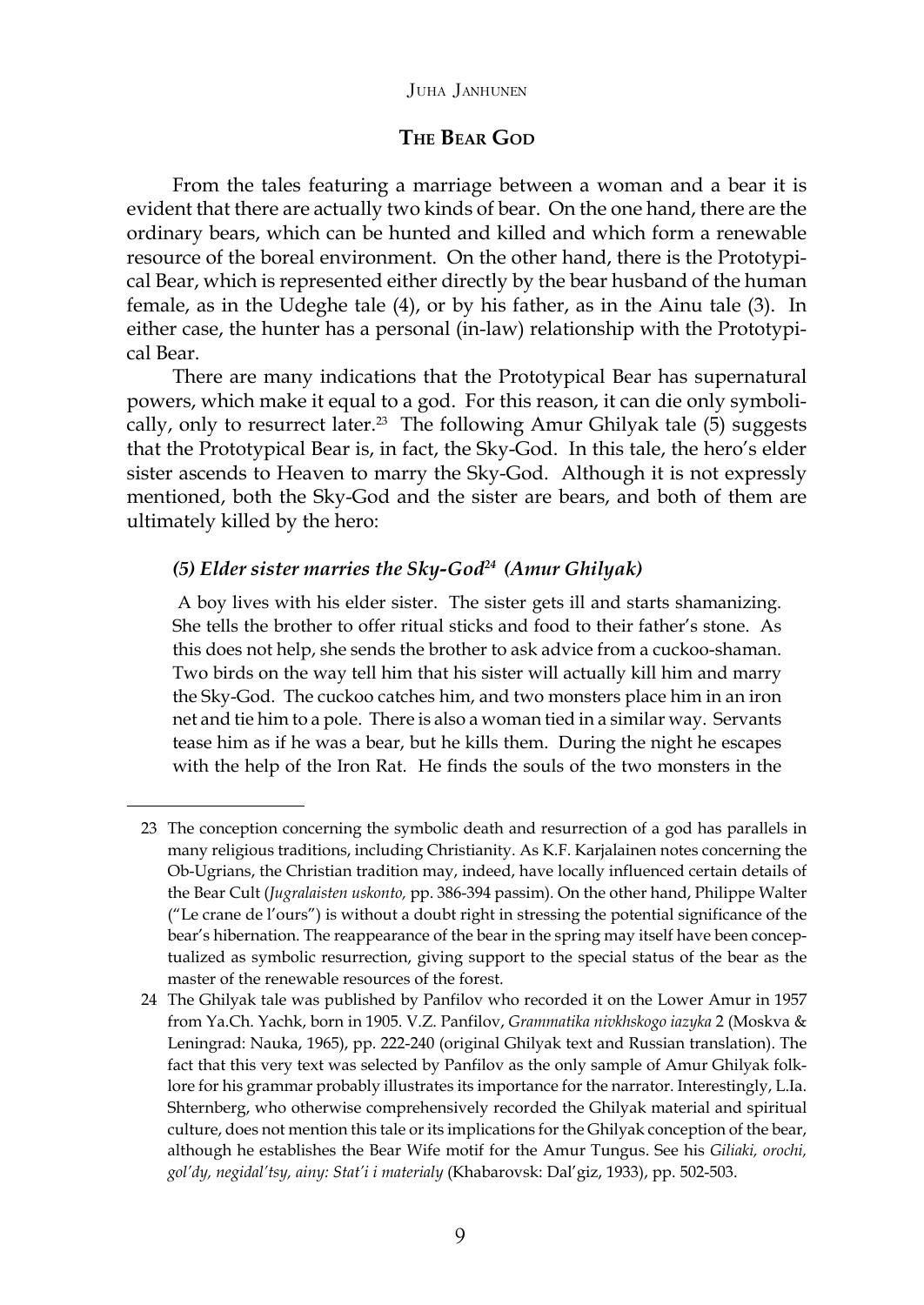#### ACTA SLAVICA IAPONICA

form of eggs in a pig's belly. He takes the eggs and throws them at the monsters, killing them. He also destroys other eggs containing the souls of the servants. On the way he kills a woman, the daughter of the Pig. He sets free the woman who had been caught by the monsters. She turns out to be the Loon, the daughter of the Water God. He returns home, but his sister has disappeared. Wearing a crane skin and helped by an eagle-owl and a fourwinged toad, he tries to travel to Heaven, but is prevented by a gate-keeper shaman. With the help of a good old shamaness he acquires a golden horse and finally succeeds in penetrating to Heaven in the shape of a needle hidden in the horse's ear. After killing some enemies he comes, to the house of the Sky-God and meets his own elder sister. The sister attacks him and bites him. He saves his life with a medicine given by the old shamaness. He feeds his sister and the Sky-God with each other's flesh and finally kills them. Returning home through a hole in the sky, he catches a cuckoo. She becomes a woman and he marries her.

The ursine identity of the Sky-God and his wife – the hero's elder sister – is revealed by the way they are killed. Incidentally, the hero is also temporarily kept in a cage like a bear, perhaps in order to let him, too, though only symbolically, experience the fate of an adopted bear. In subsidiary roles, the tale involves many other mythological animals with supernatural powers, including the Loon, the Pig, the Iron Rat, and the Toad. Due to the absence of comprehensive information on Ghilyak mythology, many of these figures remain obscure.

#### **THE BEAR SISTER**

In spite of the role of the bear as a male ancestor (2), husband (3-4), and Sky-God (5), the main persons in the boreal bear myth are the younger brother, who represents the human hunter, and the elder sister, who personifies the link with the world of bears. The ambivalence between the roles of elder sister and wife is further stressed by another Udeghe tale (6), in which the elder sister *is* the wife of her younger brother. The incestuous relationship is formed on the elder sister's initiative, and without the actual understanding of the younger brother. When learning the truth, the brother kills the sister for breaking the incest taboo. In this tale, the elder sister does not explicitly become a bear, but the children born from the union of the siblings are adopted by a mother bear and grow up as bears. $25$  The tale ends in an etiological explanation of a taboo connected with the bear.

<sup>25</sup> The probable implication of the tale is that bears are inherently guilty of breaking a sexual taboo, for which reason the human hunter has the right to punish them by death. The incestuous relationship between the elder sister and the younger brother is just one of the many bear-related manifestations of "sexual tension," as discussed in Esther Jacobson's *The Deer Goddess of Ancient Siberia: A Study in the Ecology of Belief, Studies in the History of Religions* 55 (Leiden & New York: E.J. Brill, 1993), pp. 182-184.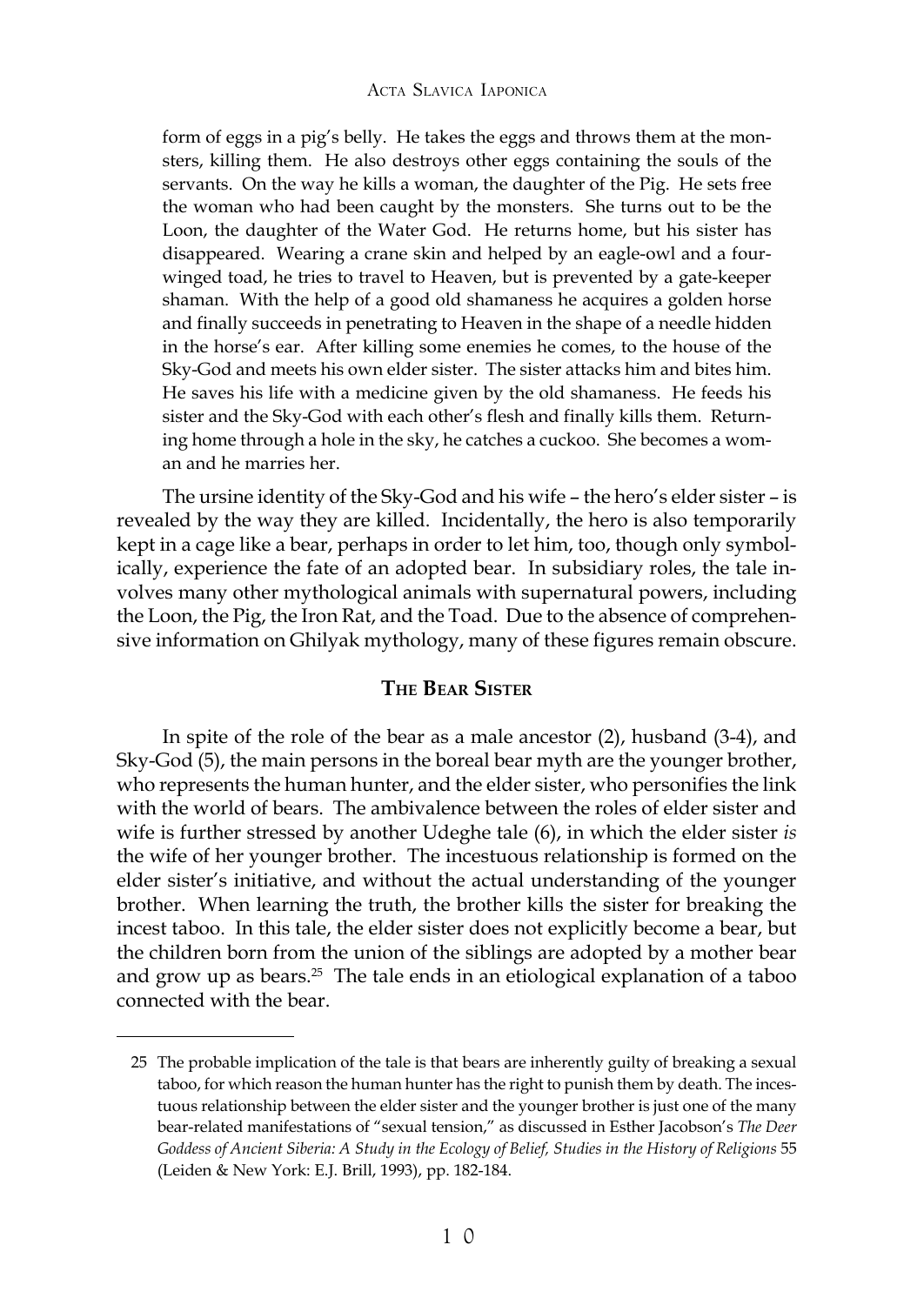#### *(6) Children of siblings become bears26 (Udeghe)*

A young man lives with his elder sister. The sister sends the brother to look for a wife. However, she wants to marry him herself. When the brother has left, she makes a shortcut and waits for him in the place where he has to stay overnight. She has changed her clothes and pretends not to know him. He is puzzled, but at home his sister tells him not to be afraid of marrying her likeness. On the third time he remains living with the girl he has found, without realizing that she is actually her sister. They get a son and a daughter. When the son starts playing with an arrow, he shoots a sparrow, who tells him that his parents are siblings. Learning of this, the brother-father kills his sisterwife. He then leaves the children on a bear's track. A mother bear adopts the children, and they become bears. This is why a sister must not eat the meat of a bear killed by her brother.

Altogether, the relationship of women to bears is rather complicated, and some taboos are specifically applied to the hunter's sister. The details vary, but among most of the relevant ethnic groups women are not allowed to eat bear meat, or they are allowed to eat only certain parts of the bear; in particular, women are not supposed to eat the fore parts of the bear. Also, women are not allowed to sit on a bear skin, and they do not have full access to all the events of the Bear Festival. It goes without saying that women are barred from hunting bears.<sup>27</sup> On the other hand, women can handle and prepare bear meat, and, as a curious detail, they can take care of adopted bears and even breast-feed them when they are small cubs,<sup>28</sup> suggesting a situation very similar to the folkloric material.

- 26 This Udeghe tale was published by Nikolaeva who recorded it in the period 1989-1997 from Nadezhda P. Kukchenko. Irina Nikolaeva, *A Grammar of Udihe* (Proefschrift, Universiteit Leiden, 1999), pp. 514-519 (original Udeghe version, grammatical analysis, and English translation). Kormushin has published an almost identical version (*Udykheiskii iazyk*, pp. 164-170). In the latter version, however, the final part of the tale has been reshaped as follows: the children are raised not by a bear but by an elk; they remain humans; when they grow up they meet their father, who is wandering in the taiga without eating; he asks the children to make a fire and warm him; when the children do this, his back turns spotted and he is transformed into a musk-deer. Obviously, all these changes are secondary influences from other myths and fables. The replacement of the bear by the elk suggests that the mythological context of the tale had been forgotten.
- 27 The special restrictions applied to women with regard to bears are discussed by Shirokogoroff (*Psychomental Complex*, p. 80 and the footnote on the same page). Shirokogoroff argues that the Tungus generally do not allow women to eat bear meat, but among the Birarchen women can eat the posterior part of the bear. Even men should not eat the muscles of the front feet of the bear. The Udeghe taboo preventing the hunter's sister from eating bear meat is confirmed by Kormushin (*Udykheiskii iazyk*, p. 31). Several even more specific taboos specific to various groups of the Ewenki are mentioned by Vasilevich ("O kul'te medvedia u evenkov," pp. 158, 163).
- 28 An occasion of several Hokkaido Ainu women breast-feeding a bear cub was witnessed and recorded by Batchelor (*The Ainu and Their Folk-Lore*, p. 484); for a related discussion, see Paproth, *Studien über das Bärenzeremoniell*, pp. 322-324.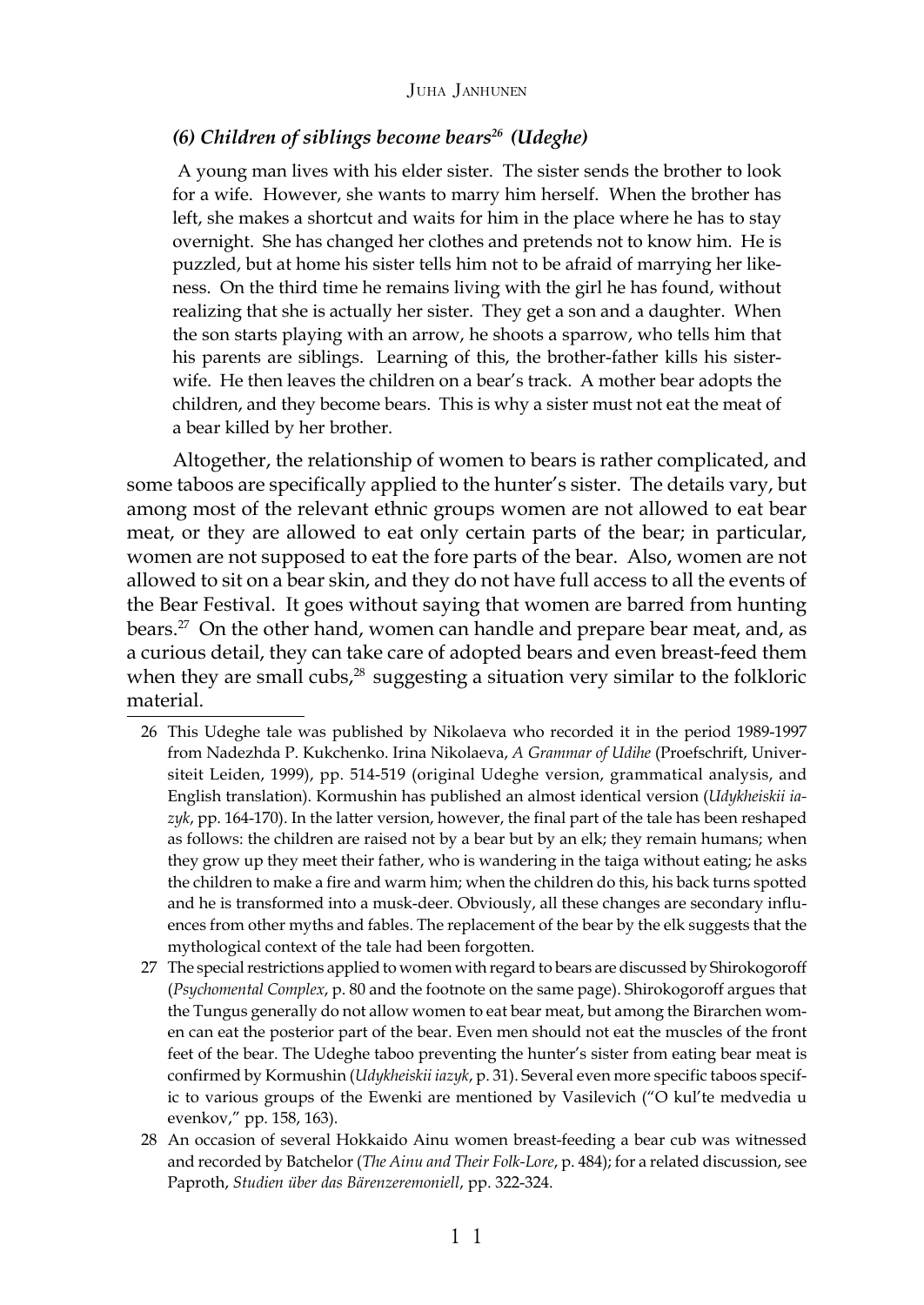## **THE BEAR SHAMAN**

An important aspect of the tales representing the hero's elder sister as a bear is that she is often described as being also a shaman. Thus, in the Udeghe tale (4) the sister calls the Prototypical Bear by shamanizing, using, moreover, an ordinary bear's shoulder blade as the drumstick.<sup>29</sup> In the Ghilyak tale (5) the sister starts shamanizing after becoming ill (or while pretending to be ill). There is also a wicked cuckoo shaman in the tale, who is in the sister's service, while the hero ultimately gets help from an unidentified good old shamaness.

The theme of a shamanizing elder sister is repeated in a Western Ewenki tale (7), in which again no explicit mention is made of a bear. It is, nevertheless, clear that the elder sister is a bear, since her brother chases her when she is still small. Later, she devours their parents and threatens her brother, who finally succeeds in killing her with the help of his wife:

#### *(7) Why the Ewenki have slant eyes30 (Western Ewenki)*

A boy lives with his parents and elder sister. When they are still children and go to the forest, the boy chases his sister and pretends to kill her. Their mother discloses to the girl that she is, indeed, destined to be killed by her brother. However, the brother leaves his home and goes to live in a far-away region, where he marries a rich and wise girl. In spite of their good life, he cannot resist his longing for his parents and sister, and decides to visit his old home. Reaching the tent of his parents, he notices that his sister has turned into an evil shaman. She has killed and devoured their parents, and although she prepares her brother a seemingly friendly welcome, he is afraid of becoming the next victim. During the night, when his sister is sleeping, he smears her eyes with fish glue and escapes. Upon waking, the sister cannot open her eyes, but after considerable rubbing she nevertheless manages to produce a narrow slit in both eyes. Having regained her eyesight, she begins to chase her brother, but is finally killed through the cunning of her sister-in-law. After this event, various natural calamities, including storms, floods, and torrents, started to occur on earth. This is also the reason why the Tungus [Ewenki] are slant-eyed.

<sup>29</sup> According to Vasilevich ("O kul'te medvedia u evenkov," p. 165), it was common among the Ewenki all over Siberia to use the (apparently right front) paw of a bear as a divining instrument. If there was a shaman in the neighbourhood, the paw could also be given to him/her to be made into drumstick.

<sup>30</sup> The Ewenki tale was originally written down (in Russian) from the Western Ewenki of the Stony Tunguska region by I.M. Suslov in 1926, as published in Karl H. Menges, *Materialien zum Schamanismus der Ewenki-Tungusen an der mittleren und unteren Tunguska. Gesammelt und aufgezeichnet von I.M. Susłov. Studies in Oriental Religions* 8 (Wiesbaden: Otto Harrassowitz, 1983), pp. 89-92 (German translation). An English translation and a preliminary discussion of the tale was presented by the present author. Juha Janhunen, "New Material on Tungus Shamanism [Review of Menges 1983]," *Finnisch-Ugrische Forschungen* 46 (1984), p. 183.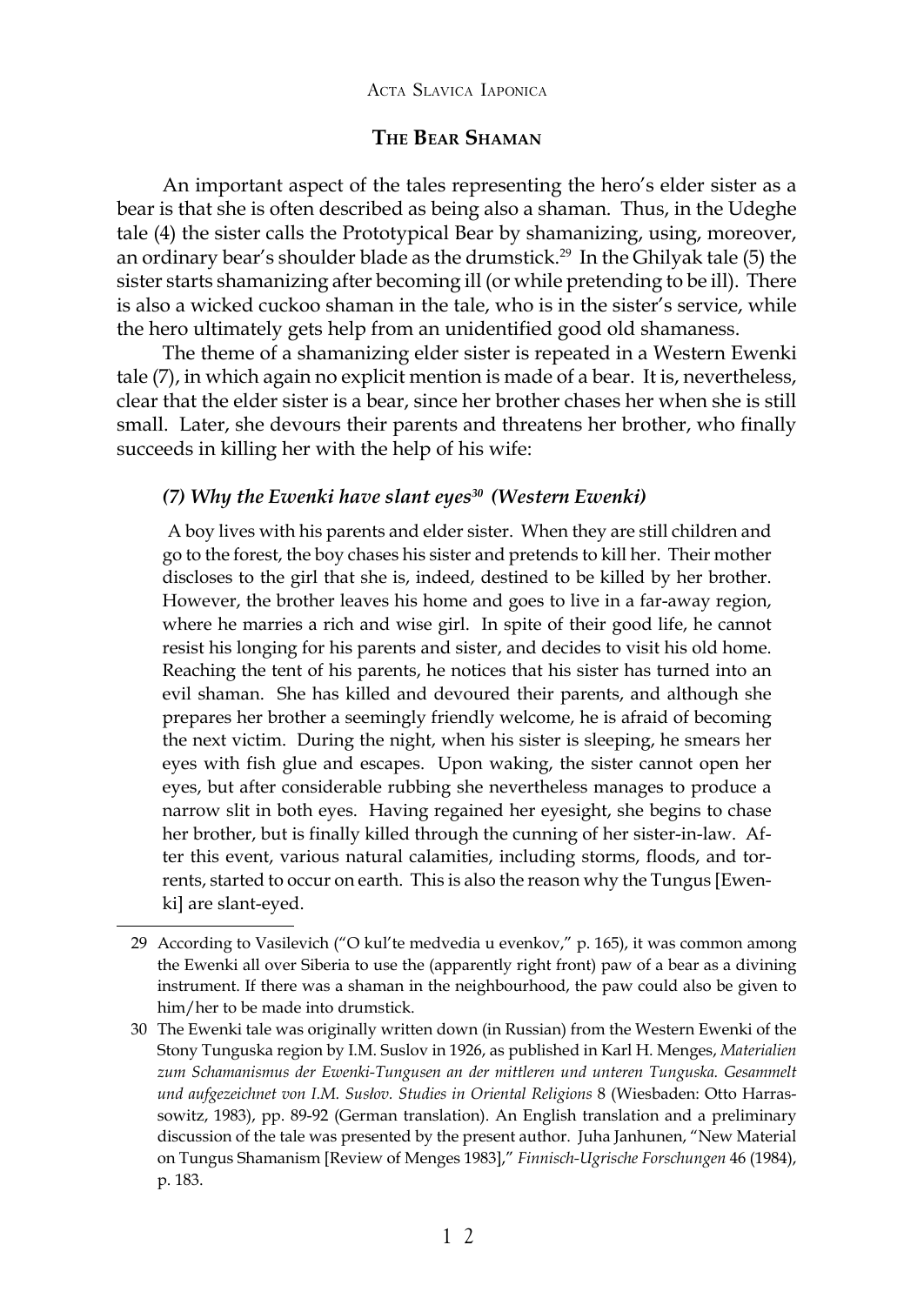The etiological end of this tale appears very late, as is clear from its basic incongruence with the preceding narrative. The explanation of the "slant eyes" of the Ewenki appears particularly anachronistic in the Siberian context and might suggest that the tale had been reinterpreted after the first contacts with the Russians (after the late 16th century). $31$  Although originally belonging to a shamanistic context, the tale had obviously lost its meaning to the narrator. $32$ Even so, it preserves the basic elements of the boreal bear myth, in which a hero (younger brother) is opposed to a bear shaman (elder sister).

The "slant eyes" of the elder sister in the Ewenki tale are, however, also a hidden reference to the bear. The same motif – gluing the eyes – appears in a Nanai fable (8), in which the bear appears with its universal enemy, the fox:

## *(8) Why the bear has small eyes33 (Nanai)*

The fox has cheated the bear, and the bear wants to kill the fox. The bear catches the fox, as the latter is making glue. The fox tells the bear that smearing the eyes with glue improves eyesight. The bear asks the fox to have its own eyes smeared too. Having smeared the bear's eyes, the fox tells the bear to sleep. Upon waking, the bear cannot open its eyes. However, after intensive rubbing it is able to see again, but its eyes remain small and bleary. This is the reason why the bear has small eyes. The bear continues to chase the fox, but is ultimately killed by the latter.

It should be noted that the bear in the fable version of the tale is not specifically a female, nor a shaman. Most probably, this fable arose simply as an etiological explanation of the seemingly "small" eyes of the bear. A natural context for the tale was offered by the Bear vs. Fox genre. However, because of its connection with the bear, the fable was later, probably not accidentally, incorporated into the bear myth, as exemplified by the Ewenki tale.

<sup>31</sup> The intended implication is that the cut of the eyes of the (Mongoloid) Ewenki differs from that of the (Europoid) Russians. The attribution of the Ewenki eyes to the heritage of the elder sister is, however, illogical in the general context of the tale, since it is the younger brother (the positive hero) who is supposed to represent the Ewenki.

<sup>32</sup> As reported by Menges (*Materialien zum Schamanismus*, p. 84), the informant was a man called Luchetkan, 55 years old at the time of the recording. Although not a shaman himself, he descended from a lineage of five generations of shamans. Most probably, he had learnt the tale as part of the shamanistic folklore of his direct ancestors. The tale may, of course, have been distorted already before his generation.

<sup>33</sup> The Nanai fable (Nanai version only) appears to have been first published in the Cyrillic Nanai school primer by N.A. Lipskaya-Val'rond. See her *Bongo bitkhe, Dopushchen Nauchno-Metodicheskim Sovetom Dal'krayono (dlia gol'dskikh shkol 1-i stupeni, likpunktov i samoobrazovaniia)* (Buri Khotono [Khabarovsk]: Izdanie Dal'krayono, 1928), p. 101. This version probably derives from the Nanai living immediately north of the Amur-Sungari confluence. An almost identical Bikin Nanai version has been published in L.I. Sem, *Ocherki dialektov nanaiskogo iazyka: Bikinskii (ussuriiskii) dialekt* (Leningrad: Nauka, 1976), p. 117. See also the English translation and preliminary discussion by the present author: Janhunen, "New Material on Tungus Shamanism," pp. 183-184.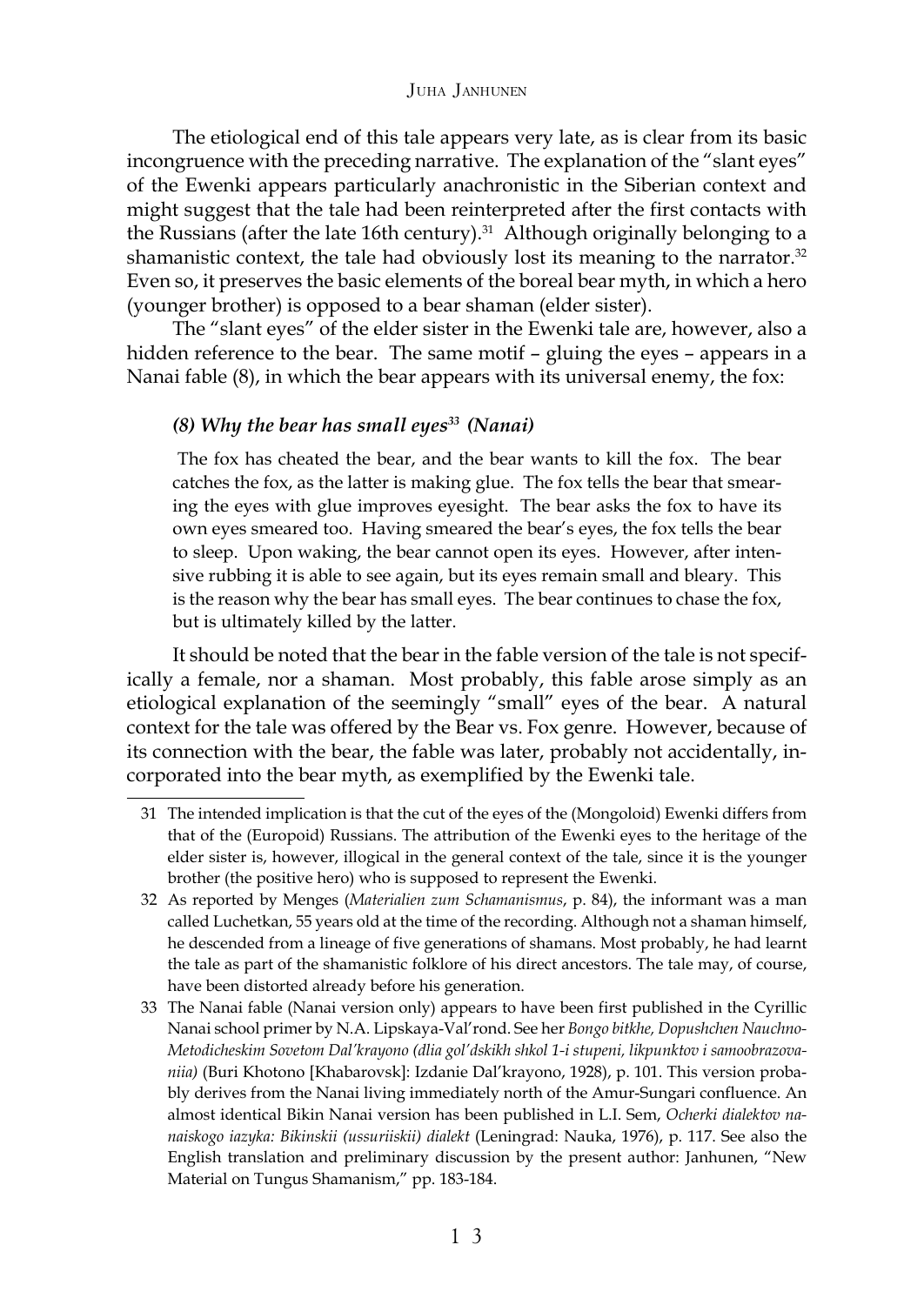## **THE BEAR MYTH**

On the basis of the presented folkloric material (1-8), the elements of the boreal bear myth may be summarized as follows: The bear is the Lord of the Animals and a male deity, who has the power of regulating the resources of the forest. In order to secure his share of the resources, the human hunter has to establish a relationship with the bear. Since the hunter is typically a man, the relationship is established through his elder sister, who marries the bear and is transformed into a bear herself. In order to approach the bear, the sister has to assume the role of shaman.

In light of the bear myth, a killed mother bear is actually the hunter's sister, while a killed male bear is his brother-in-law (or father-in-law).<sup>34</sup> In other words, killing a bear amounts to homicide, while eating bear meat equals symbolic cannibalism, which means that both actions are permitted only under the observation of strict rules. Since the bear has a closer relationship with the hunter's sister than with the hunter himself, the sister has to follow stricter taboos than other women, and all women have to follow stricter taboos than men. Bear cubs are actually human children, who have to be nursed until they have grown up.

It goes without saying that the different elements of the bear myth do not necessarily represent a single chronological layer. The most fundamental element of the myth is the conception of the bear as an animal worthy of special reverence. This element may well date back to the Palaeolithic, making it impossible to locate its origins with any exactitude. The tradition concerning the marriage of a woman with a bear, and the birth of bear cubs from this union, is also surprisingly widespread in the boreal zone, extending from Western and Northern Europe to Sakhalin and Hokkaido, and further to North America.<sup>35</sup> Even relatively minor details, such as the taboo forbidding women to eat the

<sup>34</sup> The basic male identity of the bear is revealed by such well-known Tungusic appellations of the bear as *ama* 'father' and *mapa* (*mafa*) 'grandfather' (more rarely used also of the tiger), cf. Shirokogoroff, *Psychomental Complex*, pp*.* 80-81. The fact that these appellations can also be applied to female bears (and tigers) does not interfere with the Bear Myth, which operates at another level of abstraction.

<sup>35</sup> The areal and chronological dimensions of the "Bear Wife" motif (better termed the *Bear Husband* motif) are discussed by Edsman, who quotes examples from Germanic and Sami mythology and folklore, as well as from the Indians of the Pacific Coast of North America. Carl-Martin Edsman, "The Story of the Bear Wife in Nordic Tradition," *Ethnos* 21 (1956), pp. 36-56. Edsman also mentions a related tradition, perhaps of a more restricted European origin, according to which the bear, during its hibernation, is guarded by a female spirit (Forest Maiden). A more recent treatment of the Bear Cult among the North American Indians is Mareile Kohn's *Das Bärenzeremoniell in Nordamerika: Der Bär im Jagritual und in der Vorstellungswelt der Montagnais-Naskapi-East Cree und der Chippewa-Ojibwa* (Hohenschäftlarn: Klaus Renner Verlag, 1986).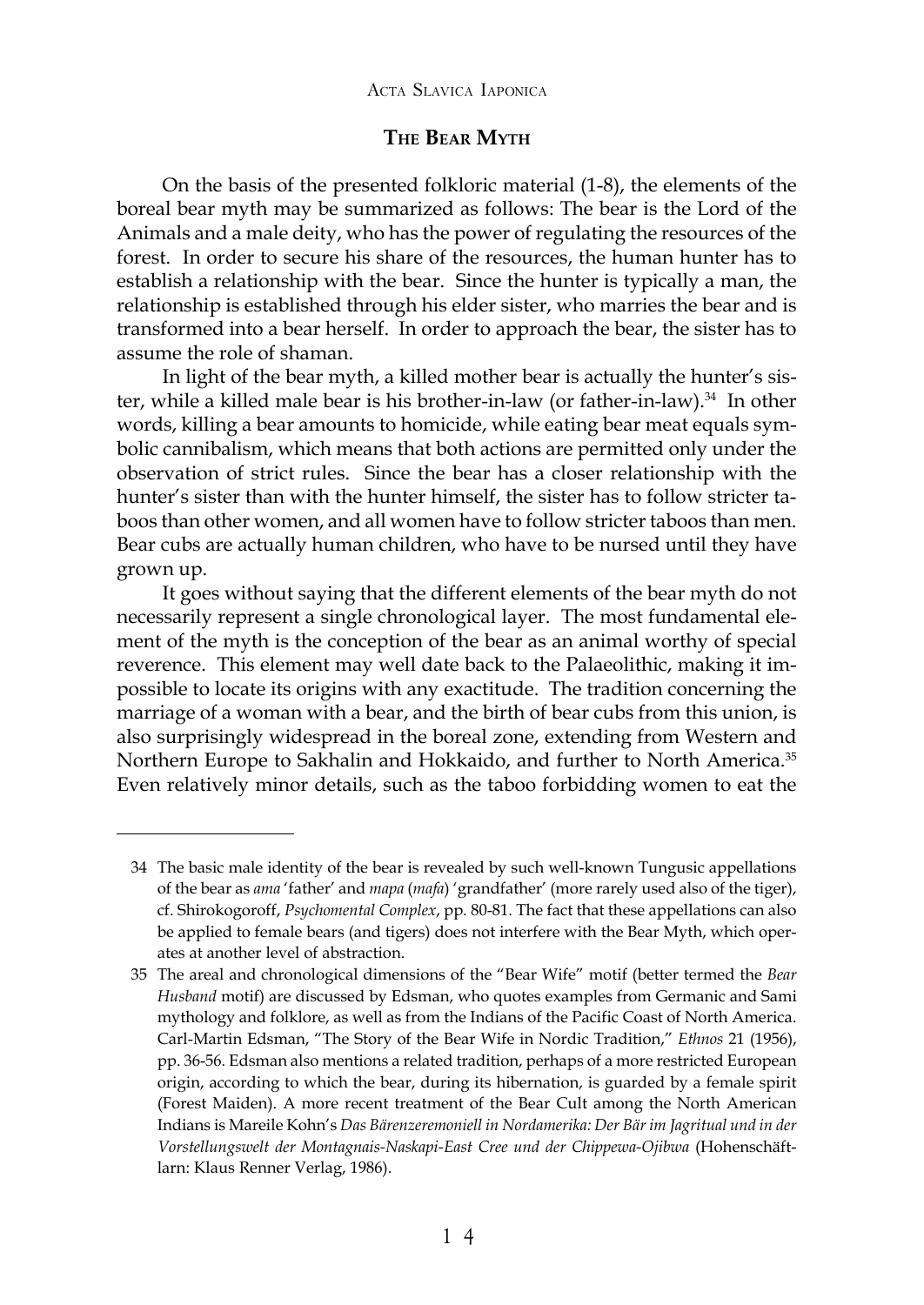fore parts of a bear, are attested in an identical form in regions as distant as Lapland and the Amur basin.<sup>36</sup>

The Bear Festival is a more clearly localizable phenomenon. Although the ritual killing and eating of the bear is common throughout the Eurasian boreal zone, the Bear Festival seems to be attested as a major ritual in only three relatively restricted regions: among the Finns and Sami of Fennoscandia (Finland and Lapland), among the Ob-Ugrians, Selkup, and Ket of Western Siberia (the Ob-Yenisei region), and among the Amur Tungus, Ghilyak, and Ainu of Eastern Manchuria and Northern Japan (the Amur basin, Sakhalin, and Hokkaido).<sup>37</sup> Moreover, the elaborateness of the ritual increases towards the east, reaching its height among the Ghilyak and Ainu of Sakhalin and Hokkaido. The Bear Cult of the Ghilyak and Ainu is clearly institutionalized, involving the rearing of adoptive bears.

While the Bear Festival may still be regarded as a general Circumpolar tradition with no easily detectable place or time of origin, the identification of the hunter's elder sister as a shaman has a considerably more specific distribution. This motif is well attested in the folklore of the Tungusic peoples as well as the Ghilyak, but it seems to be alien to both the Fennoscandian and the Western Siberian Bear Cult complex. Since both the Tungusic peoples and the Ghilyak have their linguistic origins in Central and Southern Manchuria,<sup>38</sup> it appears possible that the motif of the elder-sister-turned-bear-shaman was once restricted to this very region, from where the linguistic expansion of the North-

<sup>36</sup> This taboo was explained by Per Fjällström (1755), as quoted by Edsman, as being due to the woman's physical contact with her bear husband: "women must not eat the front part [of the bear], or any parts which the woman can reach when embracing the bear" (Edsman, "The Story of the Bear Wife").

<sup>37</sup> On the Bear Cult and Bear Festival of the Siberian peoples, see, in particular, Karjalainen and Kannisto for the Ob-Ugrians, Paproth and Alekseenko for the Ket, Zolotarev for the Amur Tungus (Ulcha), and Slawik for the Ghilyak and Ainu. Karjalainen, *Jugralaisten uskonto*, pp*.* 512-539; Artturi Kannisto, *Materialien zur Mythologie der Wogulen, Bearbeitet und herausgegeben von E.A. Virtanen & Matti Liimola. Mémoires de la Société Finno-Ougrienne* 113 (Helsinki, 1958), pp. 333-383; Hans-Joachim Paproth, "Das Bärenfest der Keto in Nordsibirien in Zusammenhang gebracht mit den Bärenzeremonien und Bärenfesten anderer Völker der nördlichen Hemisphäre," *Anthropos* 57 (1962), pp. 55-88; Alekseenko, "The Cult of the Bear," pp. 175-191; Zolotarev, "The Bear-Festival of the Olcha," pp. 113-130; Alexander Slawik, "Zum Problem des Bärenfestes bei den Ainu und Giljaken," *Wiener Beiträge zur Kulturgeschichte und Linguistik* 9 (1952), pp. 189-203.

<sup>38</sup> The Tungusic homeland has been an issue of some controversy in the past, but an overall analysis of the ethnohistorical situation in the Manchurian region leaves no alternative but that the Tungusic languages derive ultimately from Southern Manchuria and/or Northern Korea. Juha Janhunen, *Manchuria: An Ethnic History, Mémoires de la Société Finno-Ougrienne* 222 (Helsinki, 1996), pp. 153-158, 167-172, 229-233. The linguistic ancestors of the Northern Tungus (Ewenki-Ewen) seem to have been concentrated in the Middle Amur basin until they expanded to the north, ultimately taking their language as far northwest as the Lower Yenisei (Western Ewenki) and as far northeast as the Anadyr and Central Kamchatka (Ewen).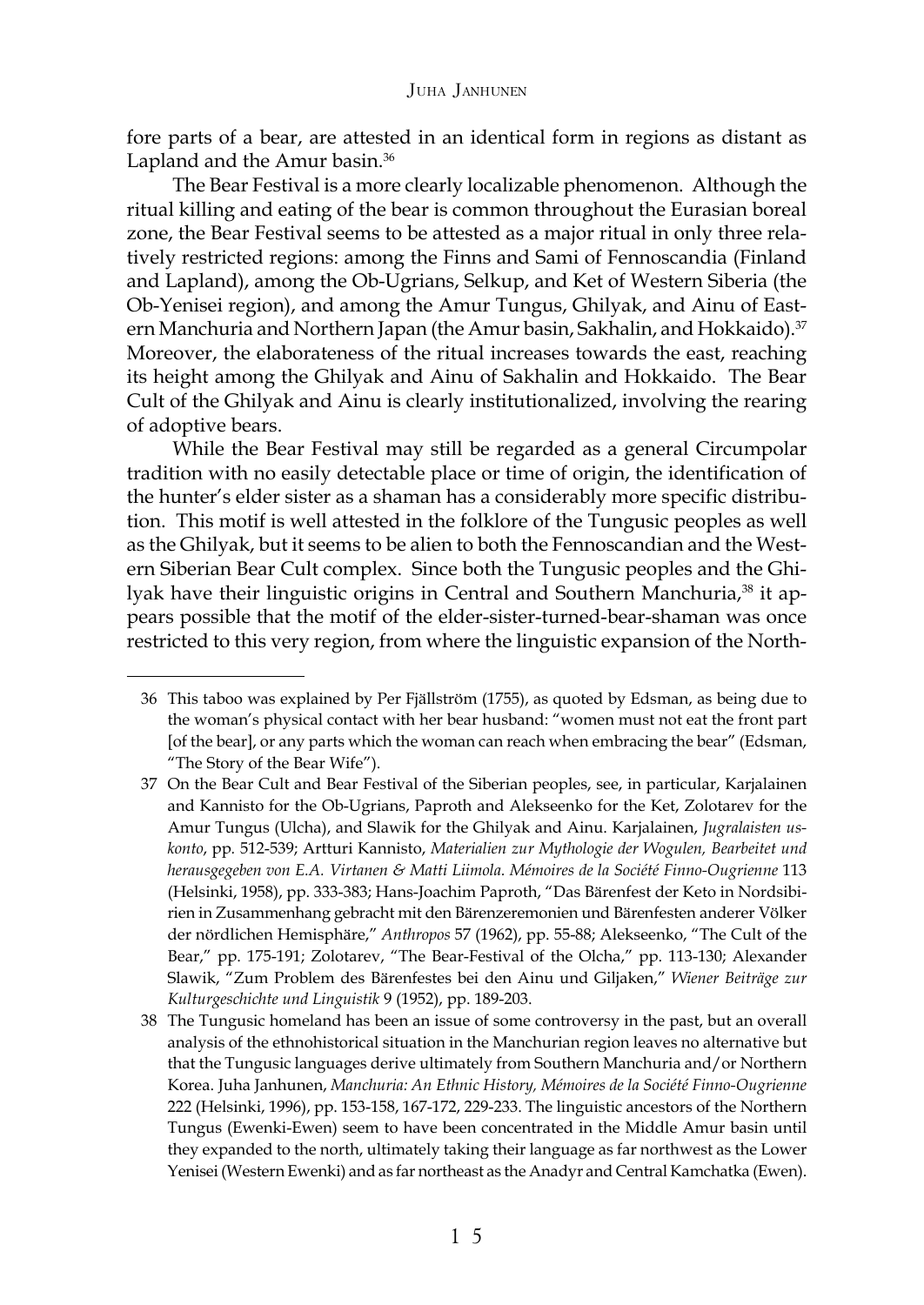ern Tungus took it ultimately further north and west to various parts of Siberia. This conclusion seems to have relevance to the question of the origin of female shamanism.

## **THE FEMALE SHAMAN**

It is well known that in the classic complex of Siberian shamanism, shamans can be both men and women. Among most of the relevant ethnic groups, there seems to be no significant functional difference between male and female shamans, and the ratio of the sexes among professional shamans is roughly one to one. This is the case among, for instance, the Northern Tungusic Ewenki.<sup>39</sup> It is true, there are factors, like the patriarchal organization of clans, which may inherently favour male shamans, while there also factors, like the interference of pregnancy and menstruation, which may make it more difficult for female shamans to pursue their careers.<sup>40</sup> Perhaps exactly for these reasons, the socalled "white" shamans, among the groups that have them, seem to be always men.<sup>41</sup>

However this may be, the general conclusion is that the common roles of the shaman as a teacher, healer, clairvoyant, psychopomp, and performing artist, are accessible to both males and females.<sup>42</sup> The Northeast Asian variant of the bear myth now defines one more role which, interestingly, is accessible *only* to women. This is the role of the *bear medium*, whose task it is to approach the

<sup>39</sup> The Ewenki shamans may be regarded as historically prototypical, since they are the source of the international name for the concept of *shaman.* Shirokogoroff registered a total of 10 male and 10 female shamans among the Ewenki (Orochen) groups of Central and Northern Manchuria (*Psychomental Complex*, p. 386)*.* The ratio varied from group to group, with, for instance, the Kumarchen having no female shamans against three male shamans, while the Birarchen had two male shamans against four female shamans. In view of the small general number of the individuals counted, such variations are apparently statistically irrelevant, and the conclusion may be drawn that there was no gender-related bias in the choice of the shamanic profession.

<sup>40</sup> As Shirokogoroff (Ibid., pp. 349-350) notes, male shamans have the advantage of being always able to stay with their clans, while female shamans, when married, must leave their original clan environment and enter the clan environment of their husbands, though still keeping the spirits of their own paternal clan. Also, female shamans are not allowed to perform during pregnancy or menstruation, which makes them less automatically accessible to the clients.

<sup>41</sup> With reference to the materials of A.V. Anoxin on the "white" shamanism of the Altai Turks, Eliade notes that female shamans are not allowed to undertake the celestial journey required of "white" shamans (*Shamanism: Archaic Techniques of Ecstasy*, p. 189). Therefore, all female shamans are "black," a category that, however, also includes males. On the other hand, it is the "black" shamans who are more powerful, more dangerous, and more original in the historical context.

<sup>42</sup> For a general discussion of the various roles of a shaman, see, e.g. Eliade, Ibid., pp. 181-184; Mihály Hoppál, *Shaman: Traditions and Transition* (Budapest: International Society for Shamanistic Research, 2000), pp. 10-15.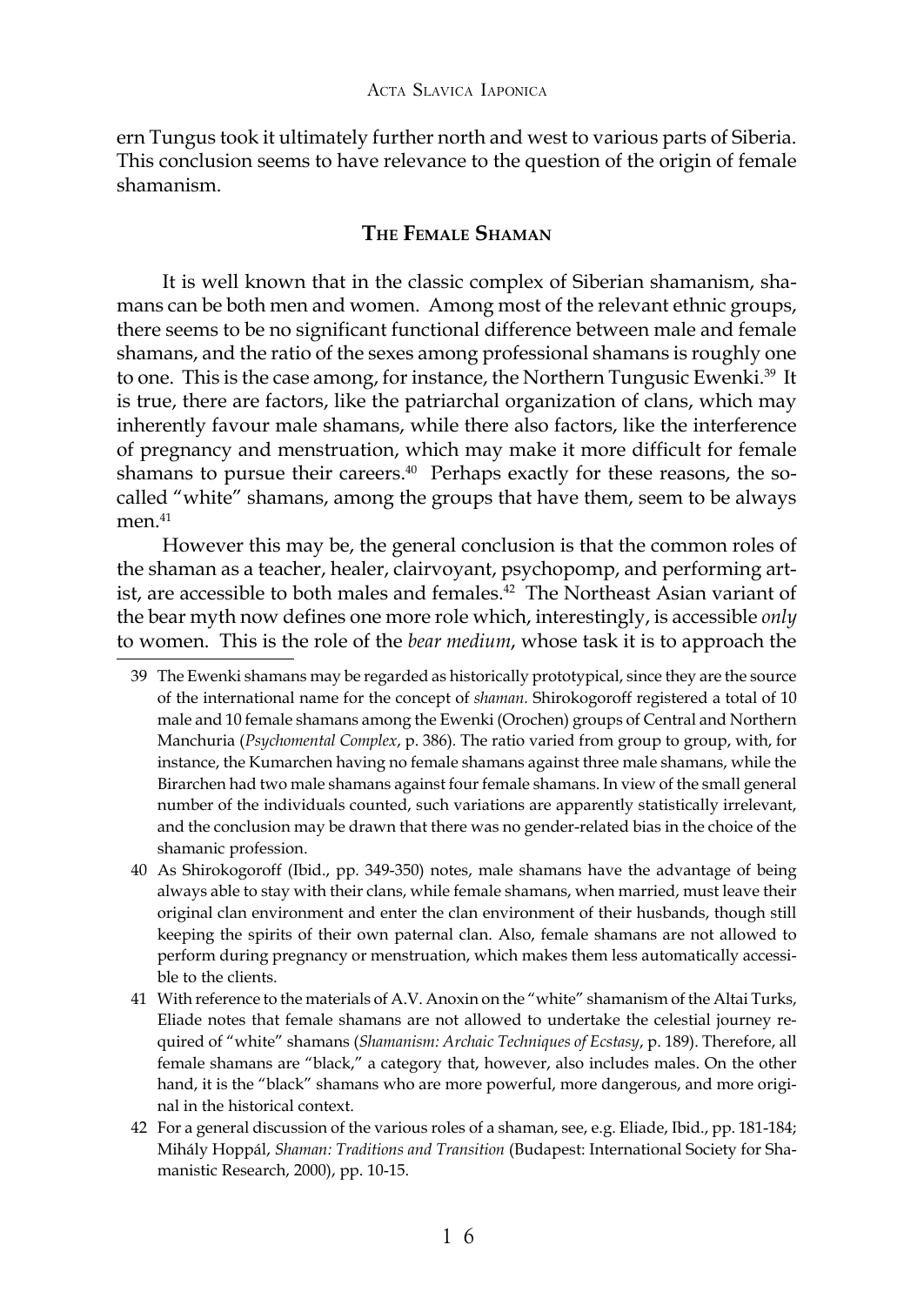Bear God in order to make bear hunting possible. The bear myth clearly provides a context which favours the occurrence of female shamans. Moreover, it would be logical to assume that the stronger the impact of the bear myth is on the religious conceptions of a population, the more female shamans will be required.

It is therefore perhaps not a coincidence that female shamans are, indeed, conspicuously common in the Manchurian region, broadly defined, the very same region where the bear myth is also particularly prominent. Most importantly, female shamans predominate in both Korean and Japanese shamanism. The Korean female shaman (*mudang*) does have a male counterpart (*baksu*), but the spheres of the two tend to differ and the vast majority of all Korean shamans are females.<sup>43</sup> In Japan, all shamans (*itako*) are females.<sup>44</sup> The same seems to be true of the Hokkaido Ainu shamans (*tusukur*), while among the Sakhalin Ainu and Ghilyak, as well as among all the other Manchurian and Siberian populations, there are also male shamans.45 Even so, some particularly famous shamanic figures, such as the Nishan Shaman of the Manchu, are specifically women.46

<sup>43</sup> For recent work on Korean shamanism, see, for instance, Tae-kon Kim, *Korean Shamanism*: *Muism. Korean Studies Series* 9 (Seoul: Jimoongdang Publishing Company, 1998); Huyn-key Kim Hogart, *Korean Shamanism and Cultural Nationalism, Korean Studies Series* 14 (Seoul: Jimoongdang Publishing Company, 1999). On the roles of women in Korean shamanism, see Laurel Kendall, "Korean Shamanism: Women's Rites and a Chinese Comparison," George A. de Vos & Takao Sofue, eds., *Religion and Family in East Asia, Senri Ethnological Studies* 11 (Osaka: National Museum of Ethnology, 1984); Laurel Kendall, *Shamans, Housewives, and Other Restless Spirits: Women in Korean Ritual Life* (Honolulu: University of Hawaii Press, 1985).

<sup>44</sup> The practicing shamans in Japan today, as discussed by, for instance, Sasamori, are confined to the northeastern part of the Island of Honshu (the Tohoku region), to where they were pushed by the anti-shamanist laws of the early Meiji period. Takefusa Sasamori, "Healing Arts of the Itako," in Takako Yamada & Takashi Irimoto, eds., *Circumpolar Animism and Shamanism* (Sapporo: Hokkaido University Press. 1997), pp. 47-54.

<sup>45</sup> There is information that the majority of the Sakhalin Ainu shamans were males, although almost all Hokkaido Ainu shamans were females. This may be due to a secondary Siberian impact on the Sakhalin Ainu culture, as suggested in Takeshi Irimoto "Ainu Shamanism: Oral Tradition, Healing, and Dramas," *Circumpolar Animism and Shamanism*, pp*.* 30-33. It is more difficult to establish to what degree the female shamanism of the Hokkaido Ainu is an actual remnant of the "original" Ainu culture, for it might also reflect the secondary influence of Japanese (Tohoku) shamanism. As Irimoto notes, however, the general congruence of Ainu shamanism with other aspects of the Ainu culture suggests that Japanese influence has not been decisive.

<sup>46</sup> On the Nishan Shaman, see Giovanni Stary, "A New Altaic Science: Nishanology," in Bernt Brendemoen, ed., *Altaic Osloensia: Proceedings from the 32nd Meeting of the PIAC* (Oslo, 1990), pp. 317-323. Shirokogoroff establishes two categories of shaman among the Manchu (*amba saman* 'great shaman' and *pyogun saman* 'clan shaman'), both of which were open to both men and women (*Psychomental Complex*, pp*.* 345-346). He also mentions that female shamans are more common among the New Manchu (*Ice Manju*) than among the Old Manchu (*Fe Manju*).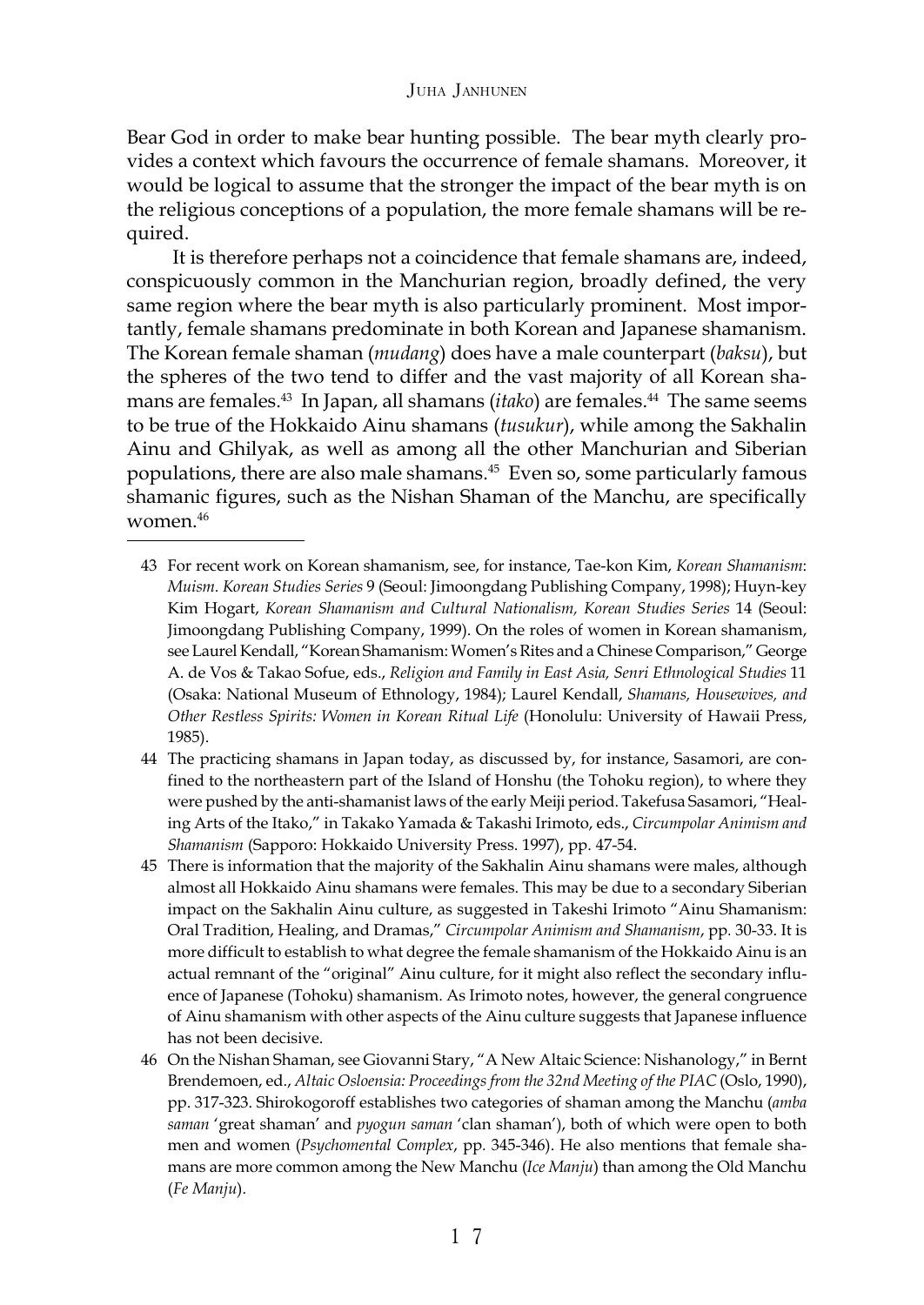The geographical differences in the occurrence of female shamans suggest that there are two major types of North Asian shamanism. The two types may be identified as Siberian and Manchurian, respectively. In the Siberian type, which covers most of North Asia, but extends also to Central Asia, there is no functional differentiation between male and female shamans. In the Manchurian type, which is today centered on Korea and Japan, but which also extends to Sakhalin and Continental Manchuria, there is a clear predominance of female shamans. Although the reasons behind female shamanism may be multiple, $47$  it is reasonable to assume, as a working hypothesis, that at least one of the reasons is the original role of the female shaman as the special medium required by the Bear Cult.

Incidentally, the existence of the two regions of shamanism in North Asia is also confirmed by the shamanistic terminologies of the North Asian languages. In the languages of the classic type of Siberian shamanism, the shaman is typically referred to by a single sex-indifferent name.<sup>48</sup> In the languages of the Manchurian type of shamanism, such as Manchu (*saman*) and Ghilyak (*chamng*), there is normally also only one term for the shaman, which may well originally have referred to female shamans.<sup>49</sup> However, in the border zone between the two regions, which largely corresponds to the Mongolic language area, there is

<sup>47</sup> It is, for instance, well known that apparently all the present-day shamans in Japan are blind. This does not, however, mean that blindness is a primary precondition of female shamanism. Rather, since the shamanic profession in Japan was open only to women, it simply tended to attract blind women, who had few other opportunities in life. Of course, physical blindness may also have been understood as an asset facilitating "inner seeing." It may be noted that the Korean female shamans, whom the Japanese shamans functionally resemble, are generally not blind.

<sup>48</sup> It is a different matter that in most languages of North Asia there are separate terms for two or more categories of shaman. These categories, which basically reflect various types of specialization and levels of professional knowledge, are not connected with the sex of the person. Some of the categories should probably not be regarded as shamans, at all, in the strict sense of the term. As discussed by the present author, the shamanistic terminologies of the Siberian languages are largely language-family-specific, involving only a few borrowings from one group of languages into another. Juha Janhunen, "Siberian Shamanistic Terminology," in *Traces of the Central Asian Culture in the North*, *Mémoires de la Société Finno-Ougrienne* 194 (Helsinki, 1986), pp. 97-117; Idem, "The Eurasian Shaman: Linguistic Perspectives," Paper Read at the Workshop on *Shamanhood: The Endangered Language of Ritual* (Oslo: Centre for Advanced Studies, forthcoming). This suggests that the basic structures and concepts of shamanism are not the result of a single recent cultural innovation. Rather, shamanism must have a considerable age, which dates beyond the ages of the reconstructable protolanguages.

<sup>49</sup> There are, of course, many open questions concerning the history of the shamanistic terminology in the languages of Manchuria. One important detail is connected with the etymological identity of Manchu *saman* and Ghilyak *chamng* (< \**saman*) and their possible connection with the homonymous Ghilyak word *chamng* 'eagle,' cf. Janhunen, "Siberian Shamanistic Terminology," pp. 101-103; Idem, "The Eurasian Shaman: Linguistic Perspectives."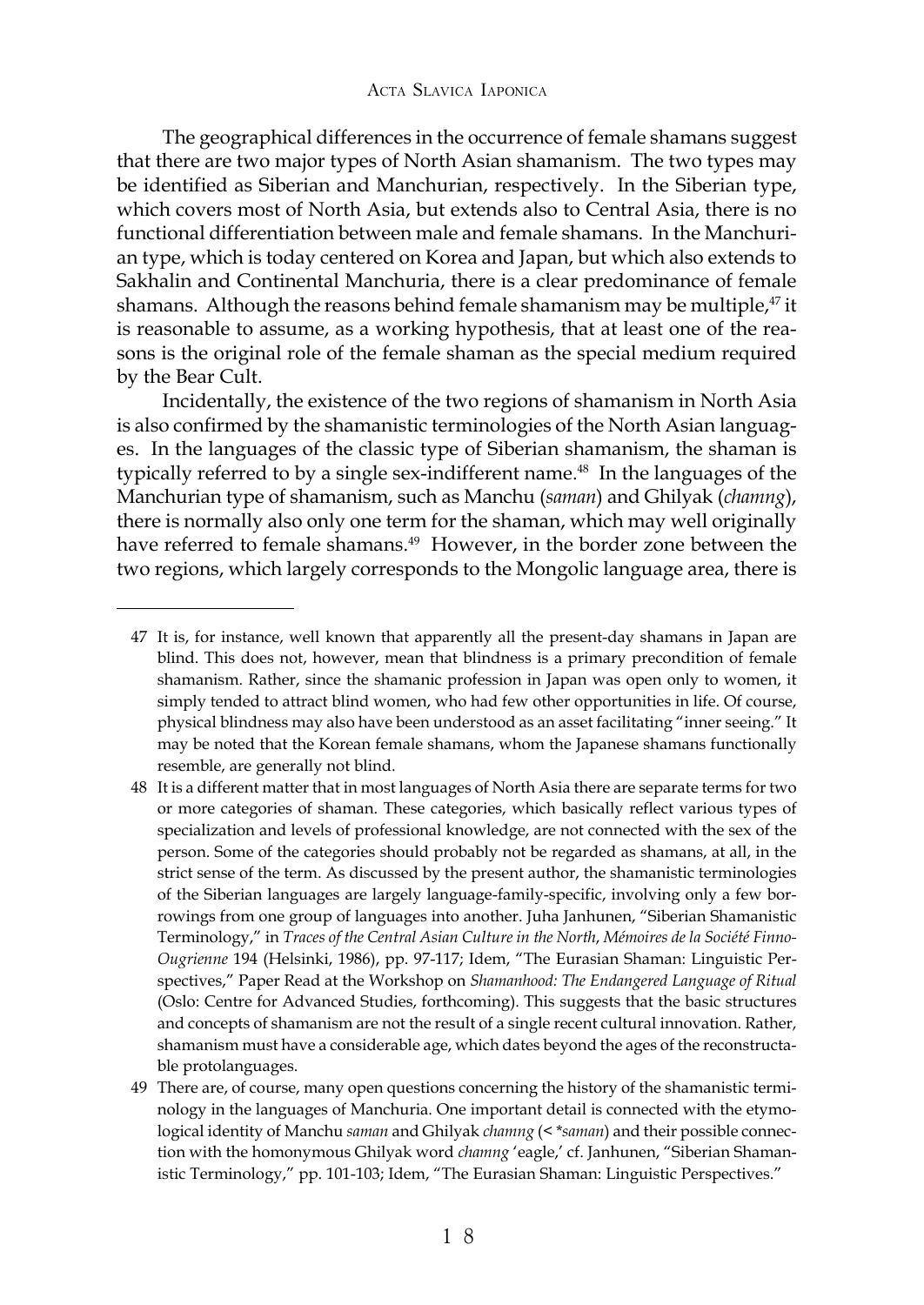a special term for 'female shaman' (*idugan*),<sup>50</sup> which should probably be understood as a marked expression against the generic term for 'shaman' (büxe).<sup>51</sup>

## **THE CHINESE CONNECTION**

The above assertions obviously require some kind of substantiation, which would prove that women, shamans, and bears have actually occurred in a single context outside of the folkloric traditions. The female shamanism of Korea and Japan exists today separately from the Bear Cult, while the Bear Cult of Manchuria and Siberia has hardly any transparent connection with female shamanism. It is true that the bear is reported to occur as one of the animal spirits, or protecting animals, of the Manchurian shaman, and shamans are also occasionally known to have taken the shape of a bear.<sup>52</sup> A bearskin coat is known to have been a standard accessory of Ewenki shamans during their journey to the Underworld.<sup>53</sup> However, these examples do not seem to be specifically connected with female shamans.

There is, indeed, a conceptual difference between the regular animal-shaped helping spirits or vehicles of a shaman, who are present during shamanic séances,

<sup>50</sup> There is a considerable literature on the origin of the term *idugan*, as most recently reviewed in: Roy Andrew Miller & Nelly Naumann, *Altaische schamanistische Termini im Japanischen* (Hamburg: Gesellschaft für Natur- und Völkerkunde Ostasiens. Hamburg, 1994), pp. 25- 63. In spite of opposite opinions (including that of Miller), there is no question that the Mongolic term is of a Turkic origin, deriving from a word (\**ïduka*), which is historically documented in Turkic in the meaning 'sacred.' In its secondary reference to female shamans, the term is attested all over Northern Mongolic (Mongol proper, Buryat, Dagur), as well as (as a Mongolic loanword) in Yakut. The Japanese term *itako* 'female shaman' has also been mentioned in this context (Janhunen, "Siberian Shamanistic Terminology," p. 102; Miller & Naumann, *Altaische schamanistische Termini im Japanischen*, pp. 14-19, 53-63), but it is more properly explained as a separate formation, based on Japanese *ita* 'divining board' (with +*ko* 'female'). Other etymologies, as listed by Sasamori ("Healing Arts of the Itako," p. 47), are linguistically and historically hardly tenable.

<sup>51</sup> No functional difference is reported to exist between the Mongol male and female shamans. It remains somewhat unclear to what extent the generic term (modern Mongol *böö*) may have become specialized in the meaning of 'male shaman.'

<sup>52</sup> According to Shirokogoroff (*Psychomental Complex*, pp*.* 174, 304-305) all shamans have bear and tiger spirits, and stylized depictions of bears can be used as accessories during a shamanistic séance. Shirokogoroff (Ibid., pp. 371-372) also mentions two examples of male shamans appearing in the role of bear. On one occasion, a shaman prevented the killing of a bear, claiming "his soul was inside the bear." On another occasion, two shamans had a fight while taking on the shapes of a bear and a tiger.

<sup>53</sup> According to Vasilevich ("O kul'te medvedia u evenkov," p. 165) a beginning Ewenki shaman always made first a bear paw drumstick and then a bearskin coat. Shamanizing in a bearskin coat was invariably accompanied by the sacrificial killing of an animal. In some regions, shamans also had another coat, made of a deerskin, which was used during shamanic rituals not directed to the Underworld.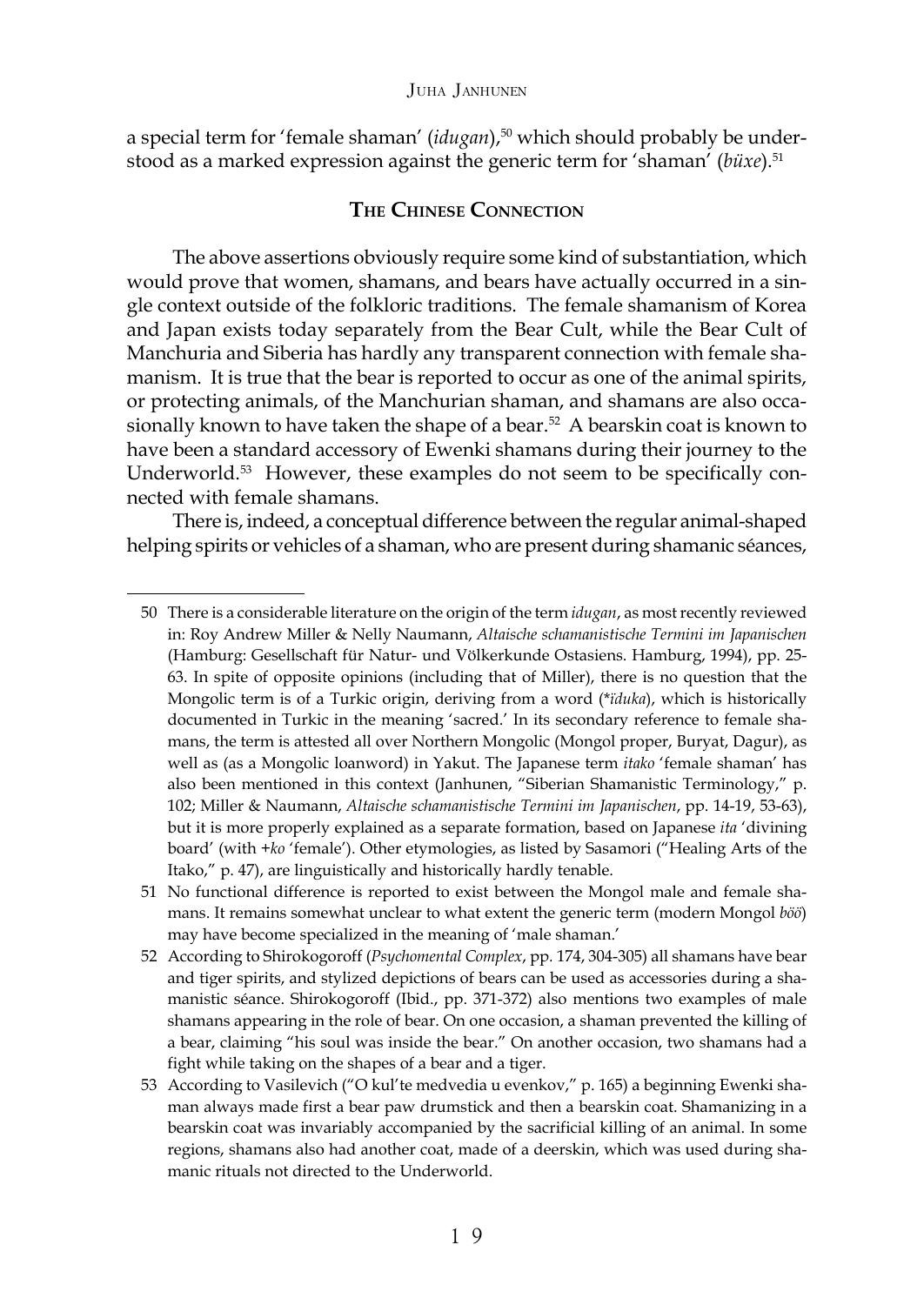and whose depictions are worn on the shaman's dress or other accessories, and the bear whose shape the female shaman takes in order to approach the Prototypical Bear. In the latter case, the Bear Myth may be seen as a pre-existent script for a ritual drama, which is staged in the shamanic séance with the female shaman as the main actor. The role of the female shaman is to search for the help of the Celestial Ruler, who, although conceptualized as the Prototypical Bear, is much more powerful than the specialized helping spirits represented by other animals.

A possible substantiation of these considerations comes from Shang and early Zhou China (ca. 1200-700 BZ). Chinese shamans (*wu*) seem to have been originally women, whose main role was to function as oracles. There is also both textual and epigraphical information suggesting that the female shamans of Ancient China performed in bearskins.<sup>54</sup> The fact that the bear had an important role in the mythology of the Ancient Chinese is confirmed by its frequent occurrence in Chinese art and material culture. Still in Han times (ca. 200 BZ - 200 AZ), it was common to depict the bear in small bronze statuettes, the meaning of which remains obscure, but which must have had a mythological connection. Obviously, Ancient China was characterized by a highly developed and institutionalized Bear Cult.

It may be presumed that the female shamanism of Ancient China was already distanced from the simple context of hunting rites. The Chinese Bear Cult, with the female shaman as the main medium, must have involved an elaborate ritual drama in which it was no longer the primitive hunter, but the earthly ruler – king or prince – who sought a contact with the Sky-God, who may or may not have been conceptualized as the Prototypical Bear. Through the female shaman, clad as a bear, the ruler was able to get the help of celestial powers. Unfortunately, in the absence of preserved documentation, the exact structure of this drama and its position in the Ancient Chinese society remain unknown.<sup>55</sup> To a considerable extent, the Chinese shamanistic traditions were distorted by the framework of Taoism.<sup>56</sup>

<sup>54</sup> Eliade discusses the bear-shaped female shamans of Ancient China (*Shamanism: Archaic Techniques of Ecstasy,* p. 452, note 97). It is true that the interpretations by Hopkins concerning the origin of several Chinese characters connected with bearskin-clad figures and shamanism, including the character for '[female] shaman,' remain very hypothetical. See L.C. Hopkins, "The Bearskin, Another Pictographic Reconnaissance from Primitive Prophylactic to Present-day Panache: A Chinese Epigraphic Puzzle," *Journal of the Royal Asiatic Society* (1943), pp. 110-117; Idem, "The Shaman or Chinese Wu: His inspired Dancing and Versatile Character," *Journal of the Royal Asiatic Society* (1945), pp. 3-16. Mair has presented another equally uncertain etymology for the Chinese word for 'shaman' (*wu*): Victor H. Mair, "Old Sinitic \*Myag, Old Persian Magur, and English 'Magician'," *Early China* 15 (1990), pp. 27- 47. A more promising identification is based on the well-known homonymy of the words for 'shaman' and 'to dance,' though the origin of the graphic shape of the character for 'shaman' remains obscure.

<sup>55</sup> The possibility that Ancient China was a society in which shamanism functioned as an elaborate structure reminiscent of a "high religion" has often been suggested. For instance,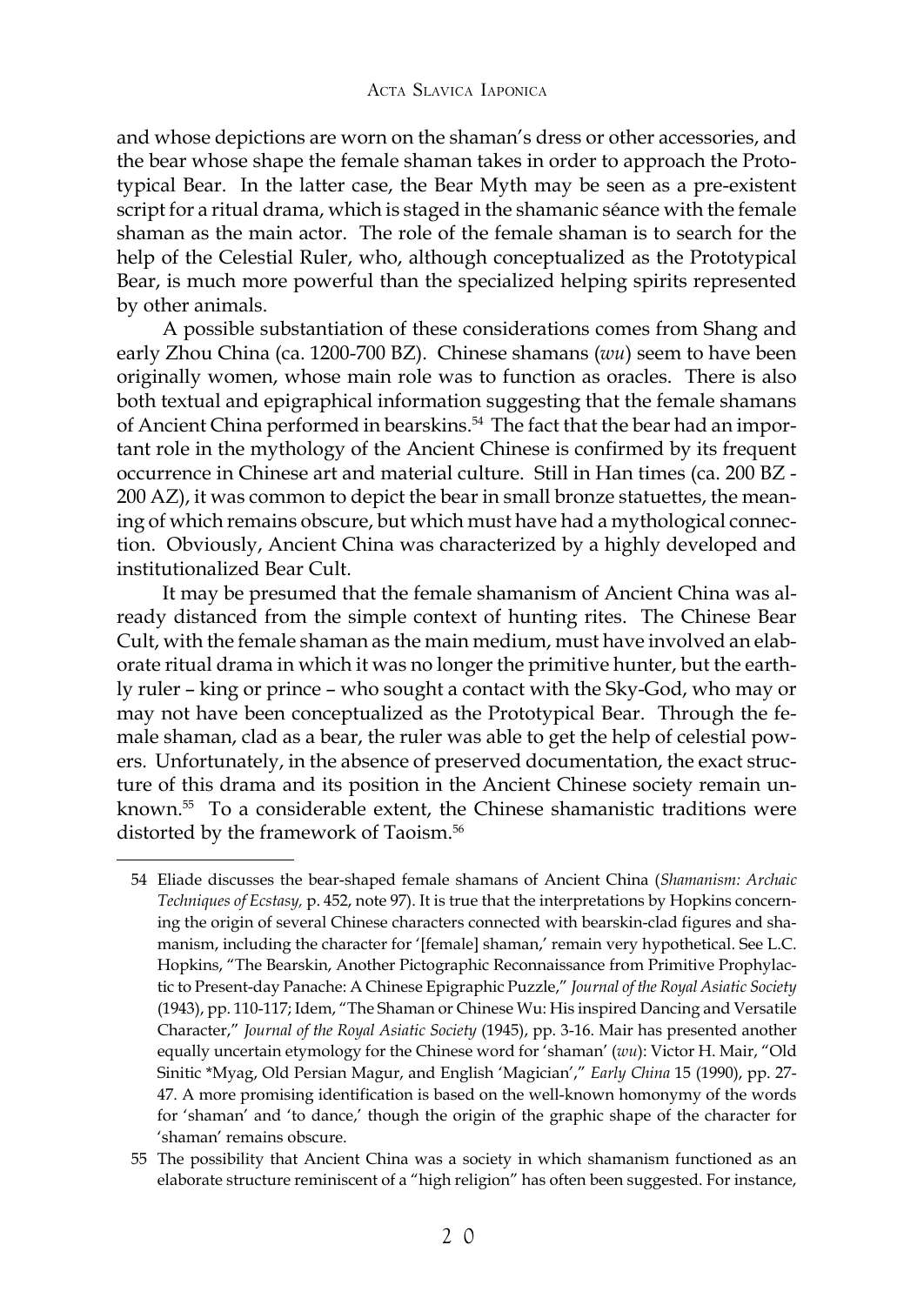## **CONCLUDING REMARKS**

While both shamanism and the Bear Cult are widespread and diffuse phenomena, the material presented above suggests that they together may have formed the source of a very specific tradition of Manchurian female shamanism. This type of female shamanism may be seen as deriving from the specific need of having a bear-shaped female medium to approach the Bear God, or the Prototypical Bear. Although the link between the female shaman and the bear has been obscured in all known modern forms of Manchurian female shamanism, the original connection is suggested by historical information, as well as by the independently documented institutionalized type of Bear Cult in the Manchurian sphere.

Geographically, the phenomenon of Manchurian female shamanism extends as a belt along the southern margin of the Sea of Japan from Continental Manchuria to Korea to Japan to Hokkaido. Similarly, the phenomenon of institutionalized Bear Cult extends along the northern margin of the Sea of Japan from Continental Manchuria to Sakhalin to Hokkaido (see the Map). The two phenomena meet today in the culture of the Hokkaido Ainu, which is characterized by both female shamanism (close in type to the Japanese female shamanism) and institutionalized Bear Cult (close in type to the Bear Cult of the Amur-Sakhalin peoples). This distribution suggests that the two phenomena derive ultimately from a single innovation center, which may well have been located in Ancient China or Southern Manchuria.<sup>57</sup>

Jacobson mentions this (*The Deer Goddess of Ancient Siberia*, pp*.* 205-206); however, she does not elaborate on the issues of female shamanism and the Bear Cult in this context.

<sup>56</sup> The historical background of Chinese shamanism, including its connection with Taoism, is summarized by Eliade, whose main source is Jan J.M. de Groot. Eliade, *Shamanism: Archaic Techniques of Ecstasy,* pp. 447-461; Jan J.M. de Groot, *The Religious System of China* 1-6 (Leiden, 1892-1910). It goes without saying that the bear depictions and other manifestations of the Bear Cult in Ancient China deserve to be studied in detail. It is at present still impossible to specify, for instance, whether the Bear Cult was originally characteristic of only a certain part (a certain political state or cultural sphere) of China. Considering its obvious cultural and political importance, the Bear Cult of Ancient China remains a major challenge for multidisciplinary research. The same is true of Chinese shamanism, in general. Too often today, the study of "Chinese shamanism" is only concerned with the shamanism of the "minority peoples," while the historically more crucial phenomenon of Han Chinese shamanism remains little investigated.

<sup>57</sup> It is difficult to distinguish between the cultural influences that may have come from China proper, and those that came from Southern Manchuria. The fact is that Southern Manchuria, with the well-established Neolithic culture of Hongshan, is one of the source regions of the historically documented Chinese civilization. It is entirely possible, but for the time being hypothetical, that the Northeast Asian Bear Myth originated in this very context, from where it would have naturally spread both southwards to China (proper) and northwards to the Amur basin.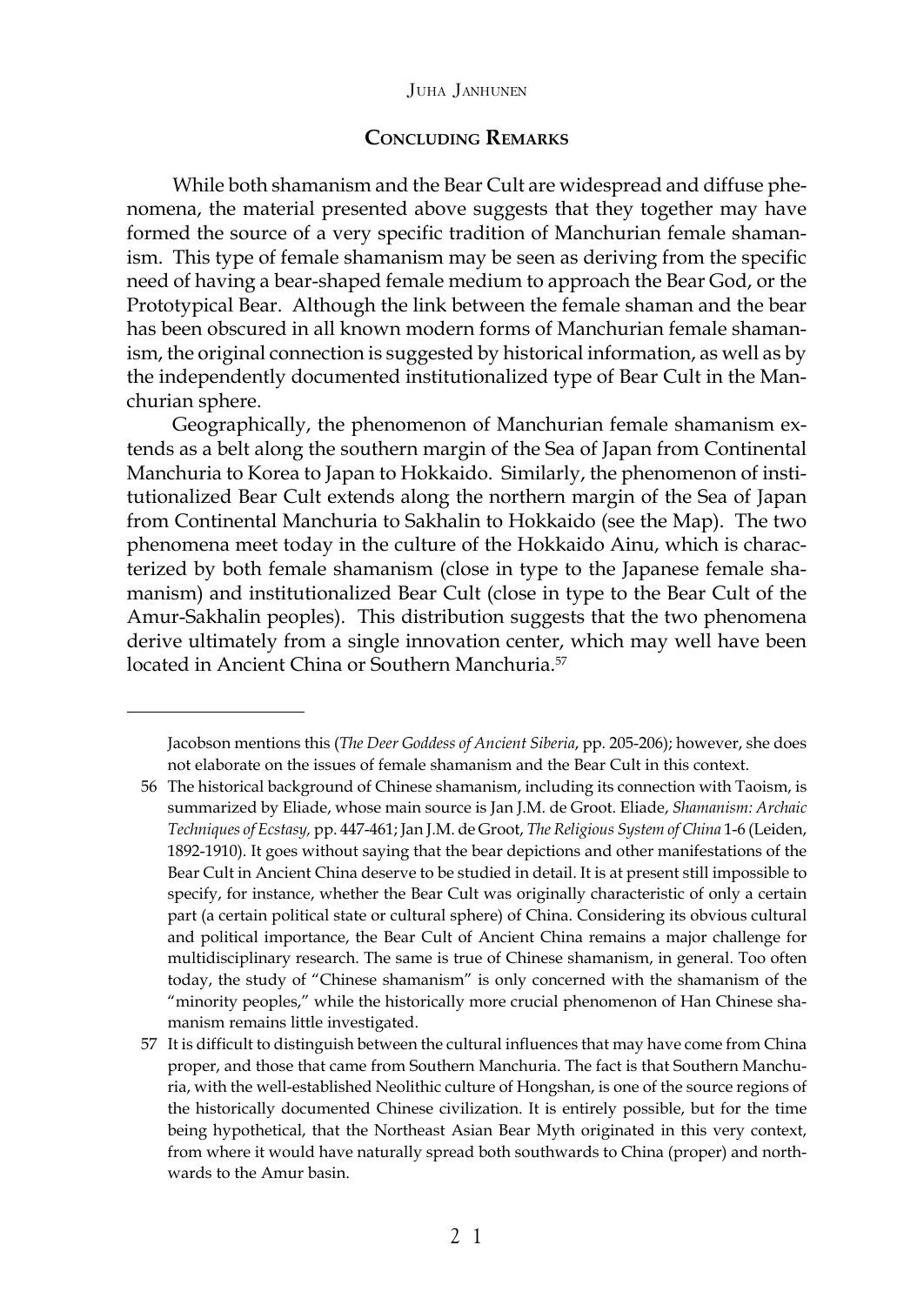

*Map. Institutionalized Bear Cult (vertical lining) and female shamanism (horizontal lining) in the Greater Manchurian region. Both phenomena may have originally involved cultural innovations expanding from Ancient China, but their expansions followed two different routes along the margins of the Sea of Japan, ultimately meeting in the culture of the Hokkaido Ainu.*

The modern female shamanism of Korea and Japan and the institutionalized Bear Cult of the Amur-Sakhalin region should therefore be seen as divergent developments of a single religious complex. Although Korea, in particular, has a well-documented tradition of bear mythology, the female shamanism of Korea and Japan survives today only in a "refined" form, with no overt connection to the Bear Cult. This may well be due to secondary disturbing cultural influences. In Korea, for instance, the popularity of female shamanism seems to have been promoted by a need to create a counterbalance to the other, basically male-dominated, religious and philosophical constructions, most importantly Confucianism.<sup>58</sup> It is also possible that the settled agrarian social organization in both Korea and Japan favoured female shamanism.<sup>59</sup>

<sup>58</sup> This claim is made by Vitebsky, though it involves a certain contradiction, in that it remains unclear why the dominance of other religions would have promoted shamanism as a counter-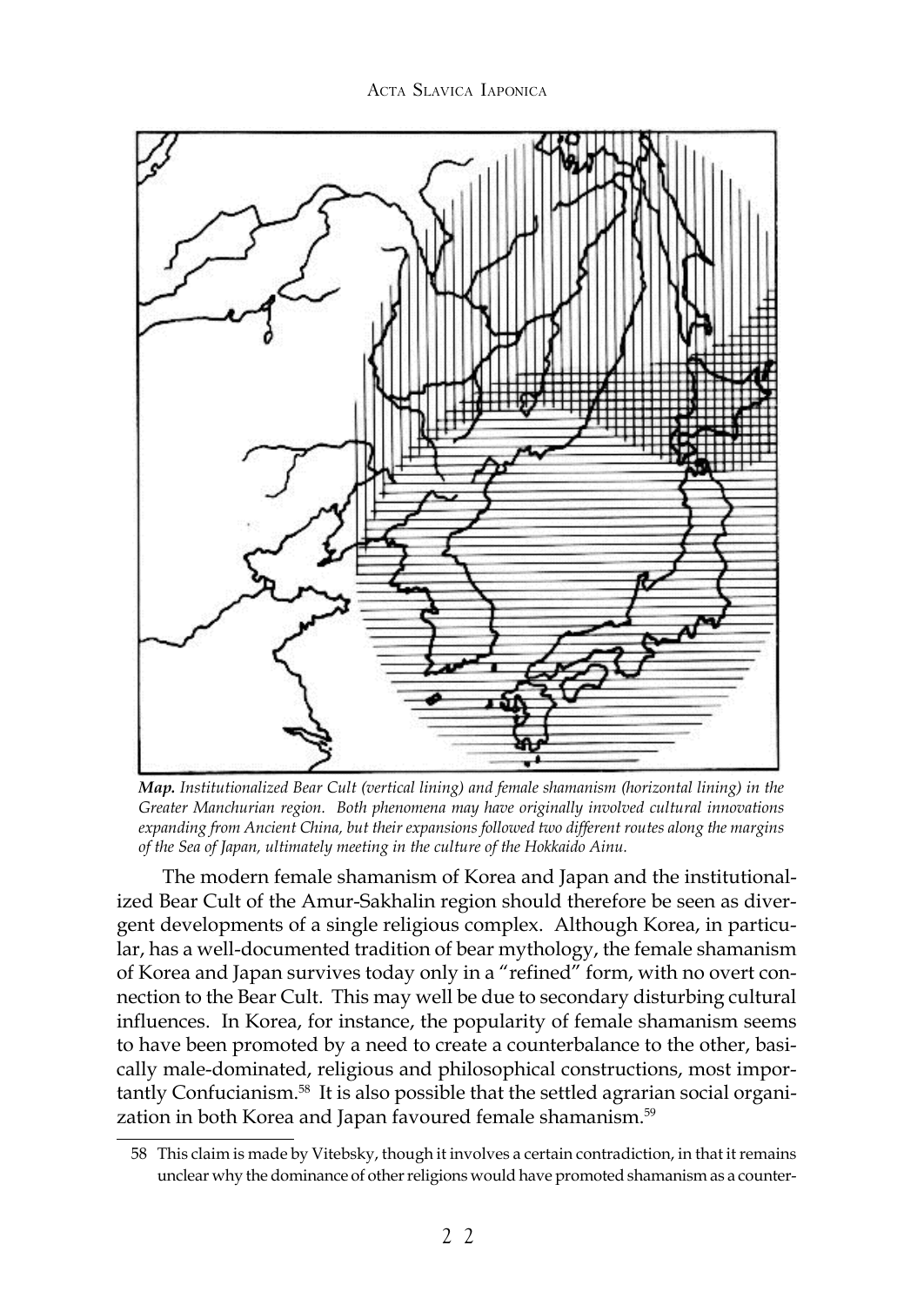Similarly, the institutionalized Bear Cult of the Amur-Sakhalin region, though supported by a rich folkloric tradition of bears and females, is no longer specifically connected with the institution of female shamanism. However, it is important to note that the institutionalized Bear Cult in this region, like its counterpart in Ancient China, is also rather distant from the rituals of the boreal hunters. The economy of the ethnic groups today embraced by the institutionalized Bear Cult is by no means dominated by hunting. Rather, it involves a complicated combination of hunting, fishing, gathering, and small-scale agriculture, including the rearing of domestic animals. The elaborate Bear Festival documented from the region should therefore also be seen as a "refined" form of a spiritual tradition that has lost its original concrete connection with the boreal subsistence economy.

There are indications that both the female shamanism of Korea and Japan and the Bear Cult of peripheral Manchuria are intimately connected with the worship of the Sky. A Celestial Cult is well-documented for both Ancient China and Korea,<sup>60</sup> and the Sky-God is either mentioned or implied in several variants of the Bear Myth in Northeast Asia. It is still impossible to specify how, why, and where, the Celestial Ruler came to be associated with the Prototypical Bear, but this connection seems to be the main factor underlying the institutionalized Bear Cult of the modern peoples of the Amur, Sakhalin, and Hokkaido. It may be assumed that many of the details of the elaborate Bear Festival in this region are relatively recent,<sup>61</sup> and geographically transmitted from Continental Manchuria or China.

culture in Korea, when in China other religions seem to have been exactly the factor that led to the disappearance of female shamanism as a living tradition. Piers Vitebsky, *Shamanism* (Norman: University of Oklahoma Press, 1995 [2001]), pp. 118-119.

<sup>59</sup> This conclusion is basically in line with the conception of Vitebsky, who recognizes the areal unity of the female shamanism in China, Korea, and Japan, claiming also that female shamans, in general, are a feature of agrarian societies (*Shamanism*, pp. 32-33, 45)*.* It is, however, questionable whether Vitebsky is right when he maintains that "the classic Siberian idea of the shaman as master of spirits is very much an image of the male hunter or warrior." If, after all, the role of bear, as provided by the Bear Myth, is one of the sources of female shamanism, then this role would also, and particularly strongly so, be required by a hunting society.

<sup>60</sup> On the role of the Celestial Cult in Ancient Korea and elsewhere in East Asia, see, e.g. R.Sh. Dzharylgasinova, *Etnogenez i etnicheskaia istoriia koreitsev po dannym epigrafiki (stela Kvangetkho-vana)* (Moskva: Nauka, 1979), pp. 97-108.

<sup>61</sup> This seems also to be the position taken by Paproth, who assumes that the Bear Cult of the Amur-Sakhalin-Hokkaido belt, though based on ancient hunting rituals, has absorbed secondary and apparently relatively late influences from southern "agrarian" cultures (Paproth, *Studien über das Bärenzeremoniell*, pp. 329-330). It is still too early to make definitive statements concerning the archaeology of the Bear Cult in Northeast Asia, but the archaeological evidence on, for instance, the Ainu Bear Festival (*iyomante*), as discussed by Utagawa, points to a very recent origin of some of the material details (Hiroshi Utagawa, "The Archaeology of Iyomante," in William W. Fitzhugh & Chisato O. Dubreuil, eds., *Ainu: Spir-*